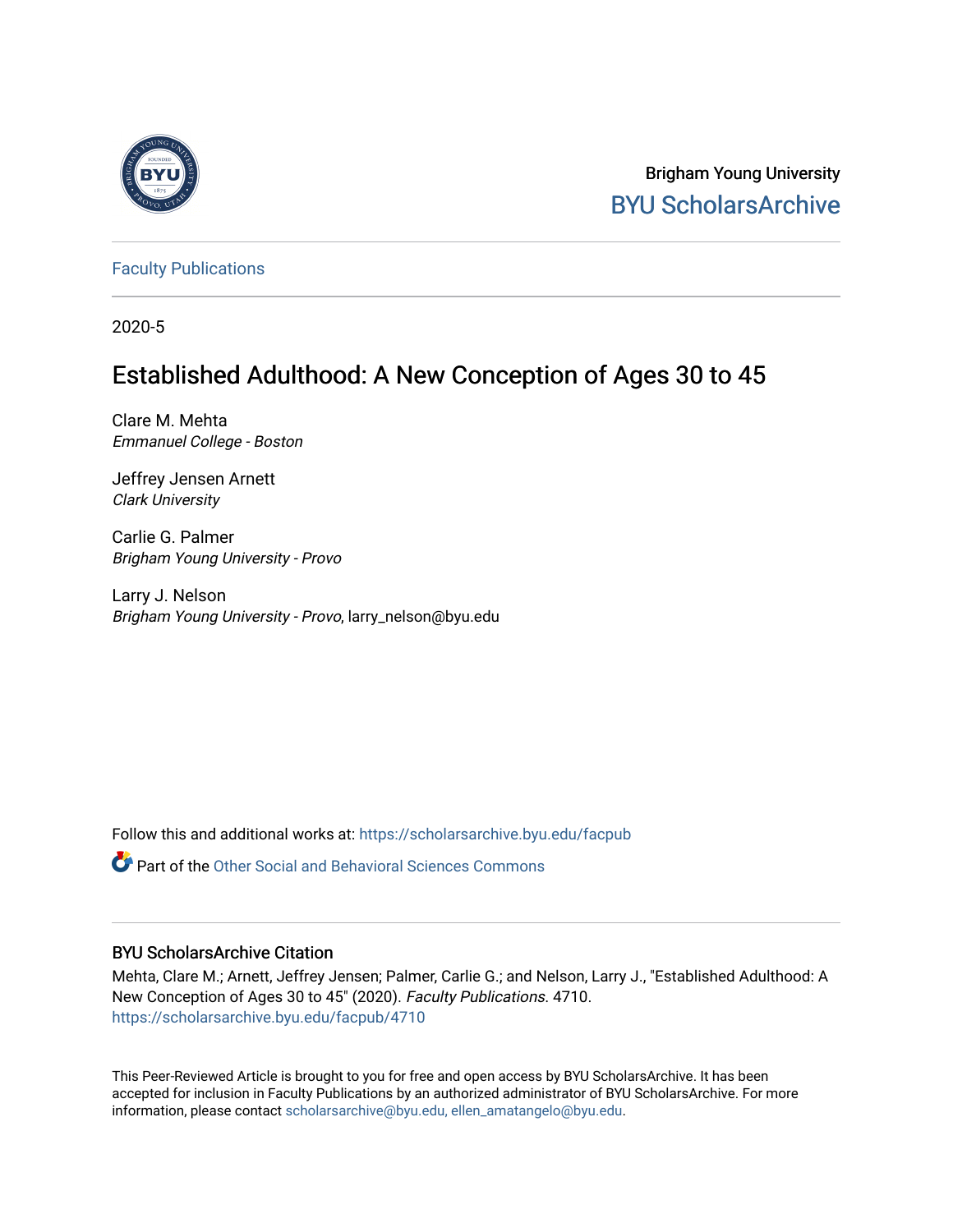

© 2020 American Psychological Association ISSN: 0003-066X

2020, Vol. 75, No. 4, 431-444<br>http://dx.doi.org[/10.1037/amp0000600](http://dx.doi.org/10.1037/amp0000600)

# Established Adulthood: A New Conception of Ages 30 to 45

Clare M. Mehta Emmanuel College and Boston Children's Hospital, Boston, Massachusetts

Jeffrey Jensen Arnett Clark University

### Carlie G. Palmer and Larry J. Nelson Brigham Young University

In developed countries, the years from Age 30 to 45 are, for many, the most intense, demanding, and rewarding years of adult life. During this period of the life span most adults must negotiate the intersecting demands of progressing in a chosen career, maintaining an intimate partnership, and caring for children. Successes or difficulties in meeting these simultaneous demands have the potential to profoundly influence the direction of a person's adult life. As such, we believe that it is of critical importance to better understand this developmental period that we call *established adulthood.* This article provides a new theoretical conceptualization of established adulthood, outlining its distinctiveness from emerging adulthood and midlife in terms of physical health, well-being, cognitive development, and the career-and-care-crunch of competing work and family responsibilities. We also consider variations in the timing and experience of established adulthood, including variations by gender and social class, and provide suggestions for future research. As economic and social arrangements continue to evolve, so too will this developmental period, providing fertile ground for developmental theory and research.

#### *Public Significance Statement*

This article provides a new theoretical conceptualization of established adulthood, the period from 30 – 45. The article distinguishes established adulthood from emerging adulthood and midlife in terms of physical health, well-being, cognitive development, and the career-and-care-crunch of competing work and family responsibilities. Because successes or difficulties in handling the intensity of the intersection of work and family demands have the potential to profoundly influence the direction of a person's adult life, a better understanding of this developmental period may promote policy, programs, or therapeutic interventions to support established adults as they navigate what may be one of the most intense and demanding periods of the life span.

*Keywords:* adulthood, work-life balance, developmental theory, lifespan development, psychosocial development

Over the past several decades, psychological theory and research has made substantial progress in charting most

segments of the adult life span. The theory of emerging adulthood focused on how the years from Age 18 to 29 have changed across developed countries and conceptualized these years as a new life stage [\(Arnett, 2000,](#page-11-0) [2015\)](#page-11-1). The landmark Midlife in the United States (MIDUS) longitudinal study explored features of midlife in the United States and in Japan, generating new interest in the distinctive characteristics of Ages 45 to 65 [\(Brim, Ryff, & Kessler,](#page-12-0) [2004;](#page-12-0) [Ryff et al., 2008\)](#page-13-0), and theoretical work has highlighted midlife as a crossroads between growth and decline [\(Lachman, Teshale, & Agrigoroaei, 2015\)](#page-13-1). Finally, worldwide societal recognition of the consequences of steadily increasing longevity has led to growing theoretical and research attention to the later years of adulthood [\(Kunkel,](#page-13-2) [Brown, & Whittington, 2014\)](#page-13-2).

Despite an increased focus on adulthood in psychological science, one period of the adult life span has been largely

*Editor's note.* This article is part of a special issue, "Rethinking Adult Development: New Ideas for New Times," published in the May–June 2020 issue of *American Psychologist*. Jeffrey Jensen Arnett, Margie E. Lachman, and Oliver Robinson served as guest editors of the special issue with Nancy Eisenberg as advisory editor. Nancy Eisenberg served as the action editor for this article.

Authors' note. <sup>D</sup> [Clare M. Mehta,](https://orcid.org/0000-0003-4897-6160) Department of Psychology, Emmanuel College, and Division for Adolescent Medicine, Boston Children's Hospital, Boston, Massachusetts; Jeffrey Jensen Arnett, Department of Psychology, Clark University; Carlie G. Palmer and Larry J. Nelson, Department of Family Life, Brigham Young University.

Correspondence concerning this article should be addressed to Clare M. Mehta, Department of Psychology, Emmanuel College, 400 the Fenway, Boston, MA 02115. E-mail: [mehtac@emmanuel.edu](mailto:mehtac@emmanuel.edu)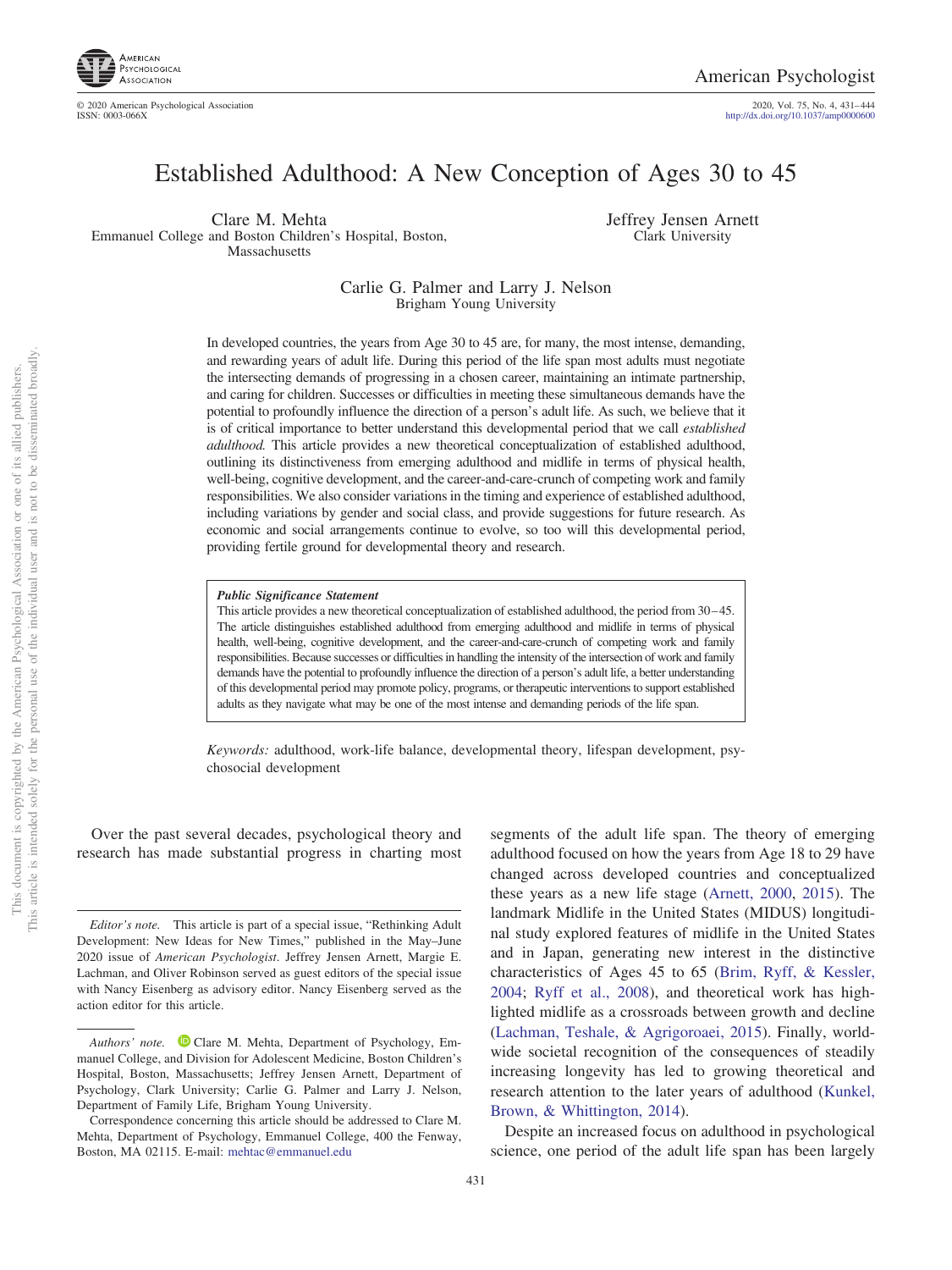

## **Clare M. Mehta**

overlooked. This is the period from Age 30 to 45, when most people are deeply absorbed in career development while fulfilling the responsibilities of an intimate partnership and caring for children. Although there is abundant research on key aspects of this developmental phase, including career development, marital satisfaction, divorce, and parenting, these aspects of development have not been integrated into a compelling developmental theory. Hence, the purpose of this article is to provide a new conceptualization of the years from roughly Age 30 to 45. We propose to call this developmental period *established adulthood.*

There are a number of reasons why a comprehensive developmental theory of established adulthood is needed. First, there is no current common nomenclature for this period of the life span. It is sometimes referred to as part of "young adulthood," but that term has been applied as young as Age 18 and as old as Age 45 [\(Arnett, 2015\)](#page-11-1). It is sometimes referred to as part of "middle adulthood," but midlife theory and research more often focuses on Ages 40 or 45 to 60 and can extend as high as Age 65 [\(Lachman,](#page-13-3) [2004;](#page-13-3) [Lachman et al., 2015\)](#page-13-1). Without an agreed upon term for the period after emerging adulthood but before midlife, it is hard to compile the research base necessary to gain a comprehensive understanding of it. Second, we believe that it is imperative to build a developmental theory of this period because the years from 30 to 45 are often the most intense and demanding years of adult life in developed countries, when obligations are high in both work and family domains. Moreover, successes or difficulties in handling the intensity of the intersection of these developmental tasks has the potential to influence profoundly the rest of a person's adult life. Consequently, a better understanding of this developmental period has implications for supporting established adults through policy or therapeutic interventions, as they navigate what has been described as the "rush hour of life" [\(Knecht & Freund, 2016\)](#page-13-4).

In proposing the concept of established adulthood, we first examine its theoretical place in the life span. We then examine how established adulthood is distinct from emerging adulthood and midlife in terms of physical health, wellbeing, and cognitive development. Next, we focus on the intersection of work and family responsibilities during Ages 30 to 45 as the central developmental challenge of these years. We then consider variations in the timing and experience of established adulthood, including variations by gender, ethnicity, and socioeconomic status (SES), as well as other variations, such as having children early or remaining single without children. Finally, in the last section of the article, we propose some initial research questions.

From the outset, it should be noted that due to space limitations we are unable to describe all aspects of this new conceptualization of Ages 30 to 45, and we focus mainly on developed countries. Space limitations have also led us to focus on salient developmental tasks. As development is dynamic and not static, it is important to remember that these tasks represent developmental processes. For example, becoming a parent is not a single life event, but an ongoing developmental process during which identity, behavior, and interactions with a person's immediate (e.g., the workplace) and distal (e.g., larger social structures) contexts evolve. We are also limited to building our theory by reviewing extant research that, like most psychological research, has been conducted mainly with samples that are predominantly White, middle class, and Western [\(Arnett,](#page-11-2) [2008\)](#page-11-2). Race, ethnicity, gender, social class, and cultural context are likely to be hugely influential in people's experiences of established adulthood and should be a focus of research in the new field.

#### **Phase, Period, Conception, or Life Stage?**

Is established adulthood a phase, period, conception, or life stage? For decades there has been a lively debate in developmental psychology over the usefulness of life stage concepts [\(Arnett, 2016;](#page-11-3) [Elder & Shanahan, 2006\)](#page-12-1). Until this debate was initiated in the 1980s, psychology had a long and unfortunate history of proposing universal life stage theories based on a tiny segment of the human population. Critics rightly called the assumptions of those theories into question. We hope that psychology has now decisively moved beyond universal assumptions and that there is widespread recognition that the historical and cultural context of human development is of crucial importance across the life span [\(Jensen, 2015\)](#page-13-5). We are certainly not proposing established adulthood as a universal, one-size-fits-all theory. We acknowledge that many may not experience established adult-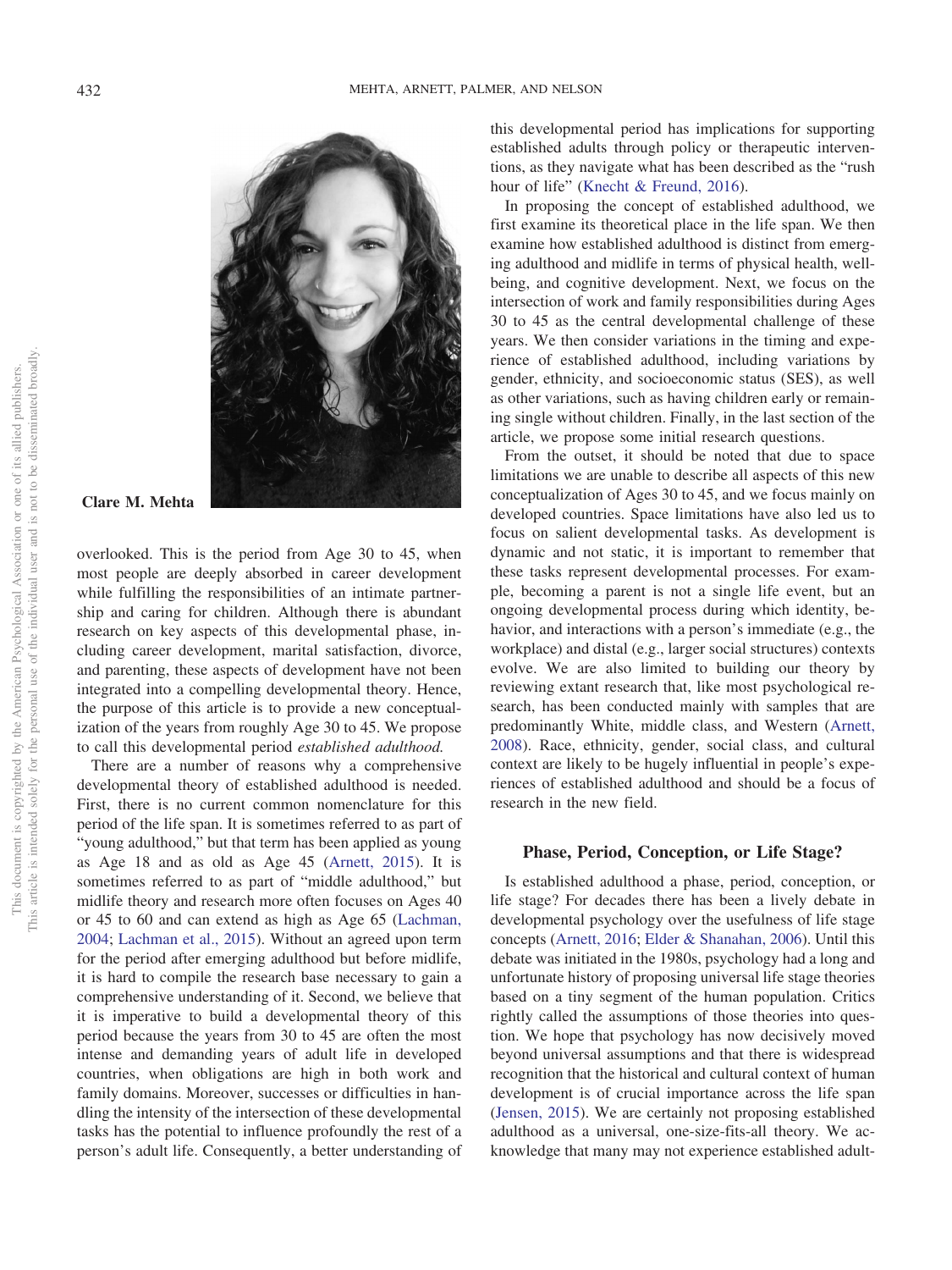

## **Jeffrey Jensen Arnett**

hood as we outline it here. Rather, we are proposing established adulthood as a potentially useful heuristic for conceptualizing a fascinating and important period of adult development that has either been neglected or combined with other periods of the life span in developmental research.

We view life stage concepts as cultural constructions that provide a useful map of culturally expected developmental risks and challenges in each portion of the life span [\(Arnett,](#page-11-3) [2016\)](#page-11-3). Developmental change in adulthood is continuous rather than separated into phases, and does not occur within strict time frames as it does in childhood and adolescence [\(Hoare, 2006;](#page-12-2) [Hooker, 2015\)](#page-12-3). This is because during adulthood sociocultural processes have a greater influence on development than biological processes or institutional structures such as schools [\(Baltes, 1987;](#page-12-4) [Hooker, 2015\)](#page-12-3). This means that variations in our contexts, experiences, life choices, and social roles lead us to become more, not less, heterogenous as we age [\(Hoare, 2006\)](#page-12-2). Consequently, the age range of 30 to 45 for the period of established adulthood is approximate, and is likely to vary by race, ethnicity, SES, culture, country, developmental contexts, individual choices, and historical context. These factors are also likely to influence people's experience of established adulthood. While we outline here some of the developmental tasks and concerns that we believe are salient for those in this age period, we acknowledge that these tasks will not be relevant to all groups of people. Specifically, not all people will experience the normative route through established adulthood as we outline it here. We hope that researchers will investigate this period of development to document its many variations.

It should also be noted that the specific term "life stage" has a long history in developmental psychology, usually denoting qualitative change from one stage to another, for example from concrete to formal operations in Piagetian theory. That is not how we are using life stage here; we see life stages simply as conceptual frameworks that may or may not entail qualitative change but are useful ways of delineating the main developmental issues and challenges of each phase of life. However, for those who prefer a more restrictive use of life stage, established adulthood might not meet the requirements to be a developmental stage and may thus be better viewed as a phase of adult development.

In this spirit, and with these caveats, we believe that proposing established adulthood as a new concept has the potential to clarify the developmental issues and processes prominent during the years 30 to 45 and draw together the large but disconnected body of research that has focused on topics such as parenting young children, career development, and work-family balance. We also hope that proposing this new life stage concept will inspire research focused specifically on the experiences of those Aged 30–45. Our model is the theory of emerging adulthood, which drew together existing literature on topics such as the school-towork transition and leaving the parental home and has inspired thousands of studies on Ages 18 –29 since it was proposed 20 years ago [\(Arnett, 2000\)](#page-11-0). We hope that proposing an integrated developmental conception of established adulthood will have a comparable effect of inspiring research on development at Ages 30 to 45.

# **Distinction Between Emerging and Established Adulthood**

Although an adult life phase of family formation and career development was recognized by early developmental theorists such as [Havighurst \(1953\)](#page-12-5) and Levinson [\(Levin](#page-13-6)[son, Darrow, Klein, Levinson, & McKee, 1978\)](#page-13-6), a number of important demographic changes have taken place over the past half century that have shaped the current structure of established adulthood, making it demographically distinct from emerging adulthood and situating it roughly in the age period of 30 to 45. In developed countries, work and family life transitions that historically took place when people first reached their twenties are now typically taking place when people reach their thirties [\(Arnett, 2015\)](#page-11-1). Across developed countries, more people are obtaining tertiary education or training well into their twenties, and finishing education is typically followed not by entry into a stable long-term job but by years of frequent job changes with commitment to a career not occurring until the thirties. For example, in the United States the median number of job changes from Age 18 to 29 is 10, a far higher number than in any subsequent decade [\(Bureau of Labor Statistics,](#page-12-6) [2019a;](#page-12-6) [United States Department of Labor, 2019\)](#page-14-0). Addi-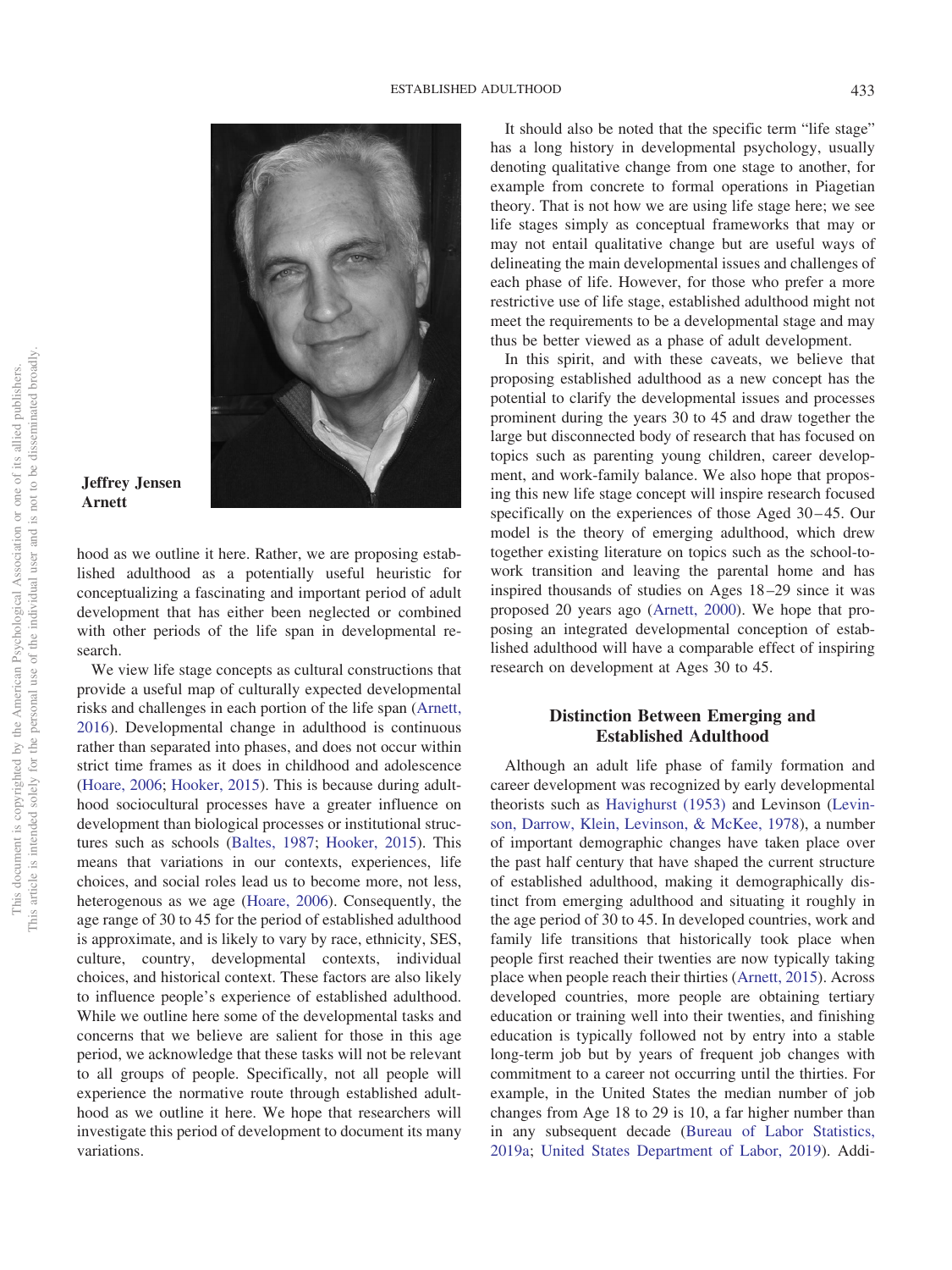

**Carlie G. Palmer**

tionally, in contrast to the high rates of unemployment in the twenties, by Age 30 unemployment falls to a stable rate maintained through the forties and fifties, across developed countries [\(Organisation for Economic Co-operation and De](#page-13-7)[velopment \[OECD\], 2019b\)](#page-13-7). In sum, in contrast to the exploration, information gathering, and career preparation that typically takes place during emerging adulthood, established adults tend to commit to an occupational path that includes gaining greater expertise, taking on greater responsibilities, and moving up in an organizational hierarchy [\(Day, Harrison, & Halpin, 2012\)](#page-12-7).

While this pattern of career development is common, it is important to note that there are likely to be exceptions based on race, ethnicity, gender, and social class. Longstanding structural and systemic racism across Western countries often impedes the career development of people of color [\(American Psychological Association, 2007\)](#page-11-4). For example, in the United States people of color are disproportionately unemployed, underemployed, and in precarious, low paying jobs [\(Bureau of Labor Statistics, 2011,](#page-12-8) [2019b\)](#page-12-9). This means that during established adulthood, while most of their White counterparts are enjoying stability and advancement in their careers, people of color may continue to experience career instability and stagnation [\(Doede, 2016\)](#page-12-10).

In the family domain as well, there has been a normative upward age shift toward commitment and stability occurring around Age 30. Across developed countries the median age of first marriage is higher than ever before, around Age 30 for women and 32 for men [\(OECD, 2019c\)](#page-13-8). Most developing countries are trending in the same direction. Similar shifts have taken place internationally in the median age of first childbirth, which is also now around 30 for women

in developed countries and is rising in developing countries [\(OECD, 2019a\)](#page-13-9). Between 2000 and 2014, the proportion of first births to women in developed countries Aged 30 –34 rose 28% and first births to women Aged 35 and over rose 23%, whereas births among younger women declined [\(OECD Family Database, 2018\)](#page-13-10).

In the family as in the work domain, demands are likely to vary by race, ethnicity, and socioeconomic background. For instance, Latinx and African American women have lower median ages of first childbirth than Whites and Asian Americans [\(Mathews & Hamilton, 2016\)](#page-13-11), and are more likely to be single mothers [\(Hummer & Hamilton, 2010\)](#page-13-12). The stresses of established adulthood may therefore be compounded in these groups.

## **Distinction Between Established Adulthood and Midlife**

In contrast to the early theories of [Havighurst \(1953\)](#page-12-5) and Levinson [\(Levinson et al., 1978\)](#page-13-6), little modern theory has distinguished between established adulthood and midlife. Instead, the years of middle adulthood have been often stretched to extend from as low as Age 30 to as high as Age 65 [\(Lachman, 2004;](#page-13-3) [Lachman et al., 2015\)](#page-13-1). However, we believe that range is too large to be developmentally meaningful and that it is more coherent and compelling to distinguish established adulthood (roughly Ages 30 – 45) from middle adulthood (roughly Ages 45–65).

Established adulthood is developmentally distinct from midlife in a number of ways. Established adults are typically gaining expertise in their chosen field and seeking to rise in their work status and achievements, whereas most midlife adults have reached the peak of their career arc [\(Riza,](#page-13-13) [Ganzach, & Liu, 2018\)](#page-13-13). Established adults often have young children who are living at home and a large part of their daily lives is devoted to caring for those children. In contrast, adults at midlife more often have older children, who have left the family home or, if still at home, require less physically demanding care from parents. Midlife adults are also more likely than established adults to experience agerelated physiological changes, such as menopause for women and andropause for men.

## **Notable Features of Established Adulthood**

Like other developmental phases, established adulthood has distinctive features that are more prominent during this period than during other periods of life. [Table 1](#page-6-0) summarizes a range of distinctive features of established adulthood as compared to emerging adulthood and midlife. Below, to illustrate the utility of viewing established adulthood as a separate phase of the adult life span, we briefly summarize the distinctiveness of the years from 30 to 45 in terms of physical health, well-being, and cognitive development, and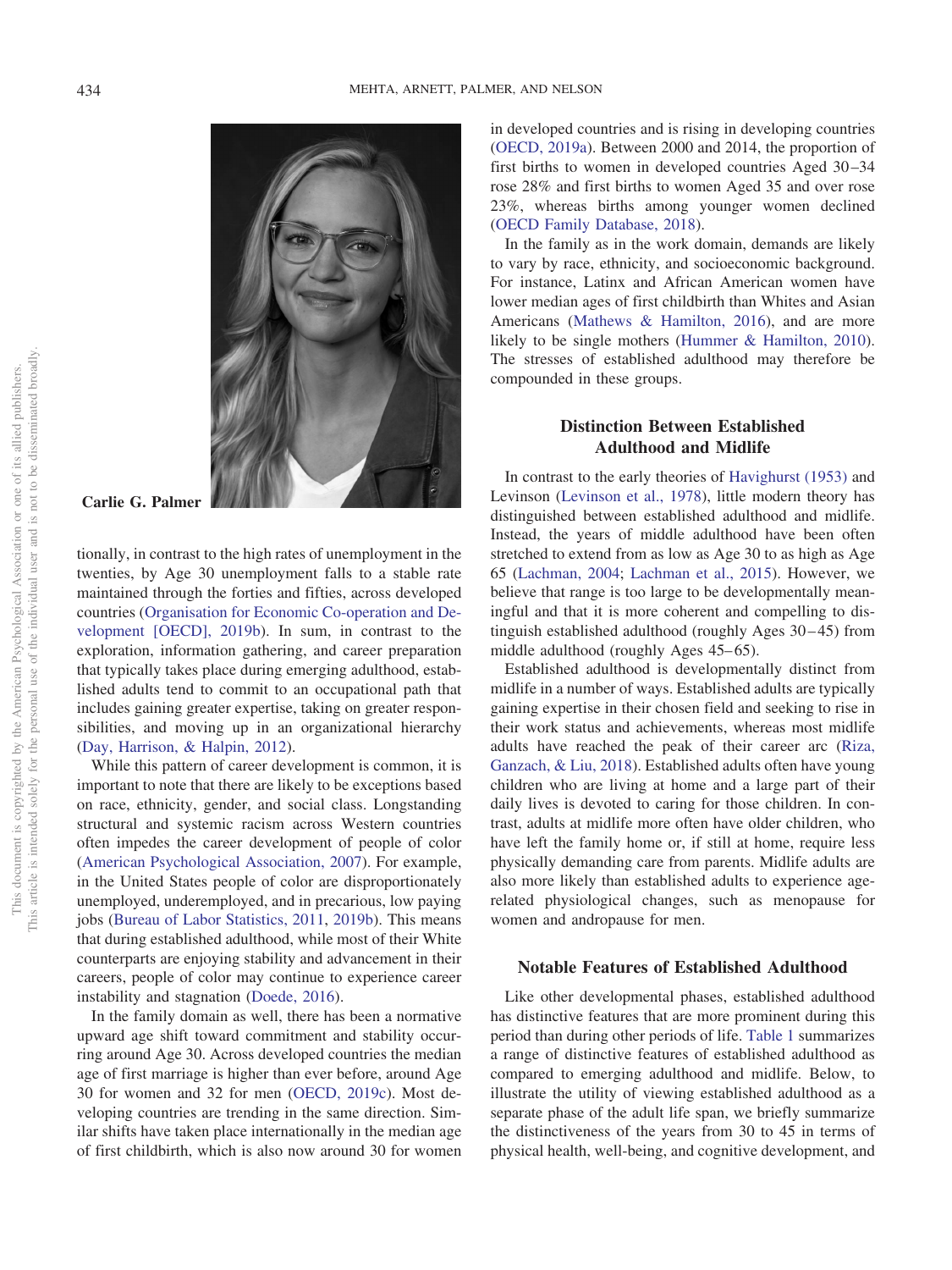

## **Larry J. Nelson**

then highlight the collision of developmental tasks in the work and family domains.

## **Physical Health and Well-Being**

Physical strength and stamina generally decline after the twenties. By the early thirties, the peak of athletic performance has passed, and it takes longer to recover from injuries than in the twenties [\(Bruner, Erickson, Wilson, &](#page-12-11) [Côté, 2010;](#page-12-11) [Houglum, 2010\)](#page-12-12). Primary aging leads to declines in the basal metabolic rate, and because fewer calories are burned when a person is resting, weight gain and obesity increase [\(Peitilainen et al., 2008\)](#page-13-14). Nevertheless, most people experience good physical functioning during established adulthood, and the years from Age 30 to 45 are, in some respects, the physically healthiest of the entire life span. During these years the immune system is strong and susceptibility to most infectious diseases is low. Established adults are not yet at risk for the types of diseases that commonly occur in middle and later adulthood, most notably cancer and heart disease. Furthermore, established adults have healthier eating and sleeping patterns than emerging adults [\(Braveman, Egerter, & Williams, 2011\)](#page-12-13) and are far less likely to engage in risky behaviors that may endanger health, including risky driving, substance use, and risky sexual behavior [\(Arnett, 2015\)](#page-11-1).

The literature on well-being across the adult life span is complex and difficult to interpret [\(Arnett, 2018\)](#page-12-14). Probably the best data come from the MIDUS study, which surveyed a national sample of adults Ages 25–74 in the United States on multiple domains of life satisfaction, including marriage, work, relationships with children, and finances [\(Lachman,](#page-13-3) [2004;](#page-13-3) [Lachman et al., 2015\)](#page-13-1). While overall life satisfaction was more or less flat across age groups, each domain showed a different pattern of change with age. During the age period of  $30-45$ , satisfaction was highest in the domains of marriage and relationships with children and lowest for finances and sexuality. In 10-year longitudinal data from the study, positive affect was lower across Ages 25–39 than at Ages 50 and above. However, emerging and established adults were both more optimistic about the future than their elders were; expected future life satisfaction was highest at Ages 25–39 and fell steadily after age 40. More research is needed to better understand trajectories of health and well-being in established adulthood across countries and cultures.

## **Cognitive Development**

In many ways, cognitive development is enhanced during established adulthood. The landmark Seattle Longitudinal Study showed that intelligence rises through the thirties and early forties in nearly all domains, including spatial orientation, inductive reasoning, and verbal ability [\(Schaie,](#page-13-15) [2013\)](#page-13-15). The one exception is perceptual speed, an aspect of fluid intelligence that declines steadily from the midtwenties onward.

Established adulthood is also the period when expertise extensive knowledge and skills in a specific field—is most likely to be reached [\(Chi, Glaser, & Farr, 2014\)](#page-12-15). This is because it takes about 10 years of study or practice in a field to attain expertise, and most people begin steady work in a specific field in their twenties. The development of expertise in established adulthood is not confined to high-SES fields. A study of food-services workers found that expertise— defined in terms of knowledge (of menu items and food presentation); organizational skills (such as handling orders efficiently); and social skills (such as confidence in interacting with customers)—increased from the 20s to the 30s and 40s [\(Perlmutter, Kaplan, & Nyquist, 1990\)](#page-13-16). Attaining expertise enables people to move from problem solving to problem finding, as they use their acquired knowledge and skills to think in new ways [\(Hu, Shi, Han, Wang, &](#page-13-17) [Adey, 2010\)](#page-13-17).

Because creativity requires a base of expertise, its peak comes only after expertise has been sufficiently developed, usually in the thirties. Consequently, during established adulthood, creativity has the potential to flourish as established adults are able to combine expertise with openness to new ideas, tolerance for ambiguity, and a willingness to take intellectual risks [\(Sternberg, 2018\)](#page-14-1). A number of studies of people with exceptional accomplishments have found that their creative achievements rise during established adulthood and peak in the late thirties or early forties, then gradually decline through middle and late adulthood [\(Si](#page-14-2)[monton, 2010\)](#page-14-2). Even though expertise continues to rise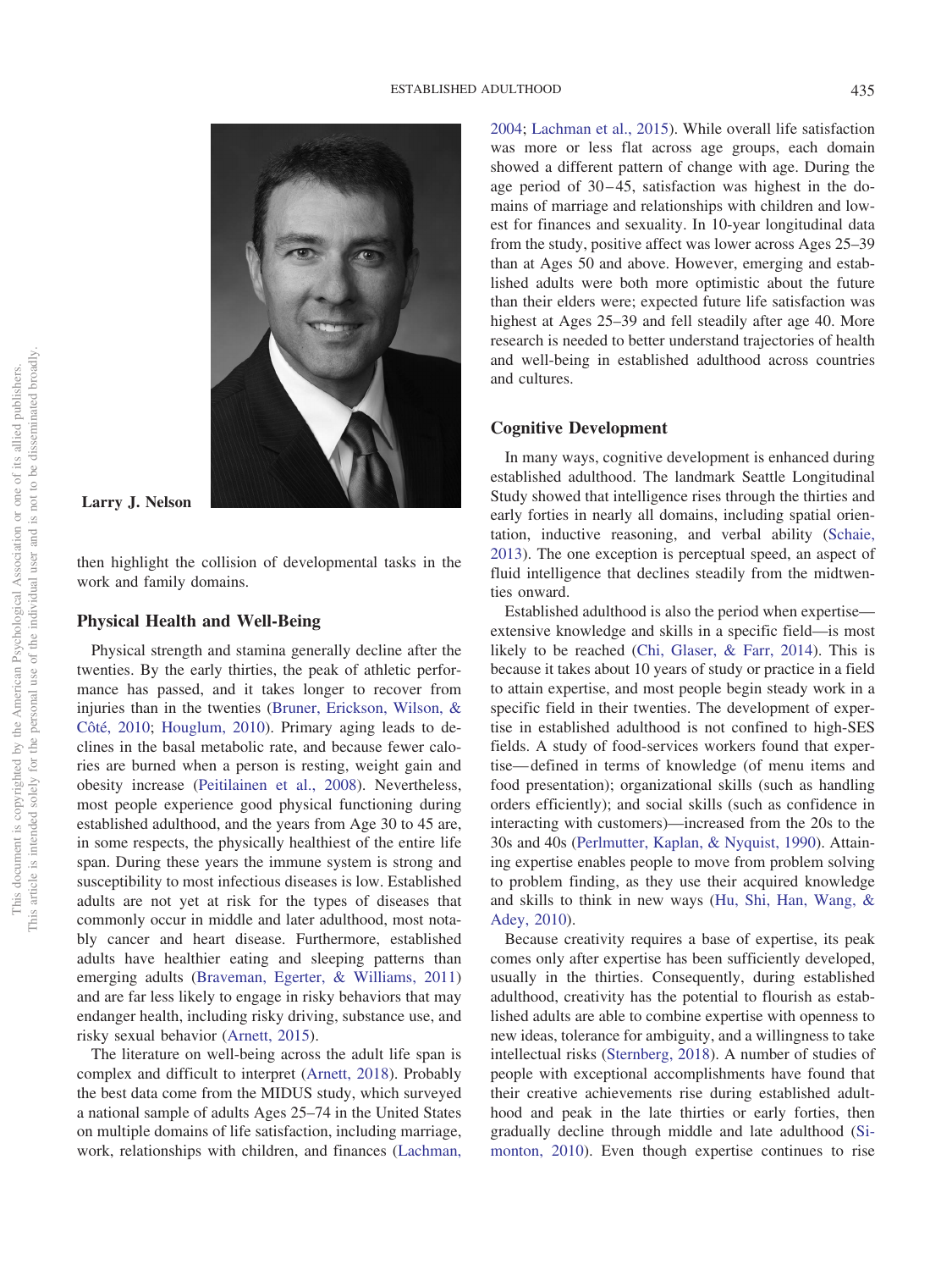|                                    |                        | Birth assigned gender category                                         |                                                                                                                              | Gender Identity<br>Sexual Orientation<br>Race                         |  |  |
|------------------------------------|------------------------|------------------------------------------------------------------------|------------------------------------------------------------------------------------------------------------------------------|-----------------------------------------------------------------------|--|--|
|                                    | Ethnicity              | Nationality                                                            | <b>Individual Factors</b>                                                                                                    |                                                                       |  |  |
|                                    | Domain                 | <<< <emerging adulthood="">&gt;&gt;&gt;</emerging>                     | <<< <established adulthood="">&gt;&gt;&gt;</established>                                                                     | <<< <midlife>&gt;&gt;&gt;</midlife>                                   |  |  |
| Religious beliefs                  | Romantic Relationships | Transient into long term                                               | Long term --- committed<br>Long term committed<br>Divorce/Separation --- second relationship --- long term --- committed --- |                                                                       |  |  |
|                                    | Career                 | Information gathering about careers                                    | Committing to field                                                                                                          | Seniority in field<br>Acquired expertise<br>Mentoring next generation |  |  |
|                                    |                        | Occupational experimentation                                           | Building expertise                                                                                                           |                                                                       |  |  |
|                                    |                        | Frequent job changes                                                   | Increasing responsibility                                                                                                    |                                                                       |  |  |
|                                    |                        |                                                                        | Greater occupational stability                                                                                               |                                                                       |  |  |
|                                    | Caregiving/Family      | Child free                                                             | Decision making about childbearing                                                                                           | Older children                                                        |  |  |
|                                    |                        | Living independently from parents                                      | Birth of first child                                                                                                         | Helping to mentor and support adult children's                        |  |  |
|                                    |                        | Living parents who may still be<br>providing emotional or instrumental | Young children at home<br>Aging parents who may require care                                                                 | independence<br>Caring for aging parents or adjusting to loss of      |  |  |
|                                    |                        | support                                                                |                                                                                                                              | deceased parents                                                      |  |  |
|                                    | Physical               | Risky behaviors                                                        | Reduction in risky behaviors                                                                                                 | Higher risk of heart disease and cancer<br>Higher risk of obesity     |  |  |
|                                    |                        | Unhealthy eating                                                       | Healthy eating                                                                                                               |                                                                       |  |  |
| Traits/personality characteristics |                        | Unstable sleep patterns                                                | Unstable sleep patterns for new parents                                                                                      |                                                                       |  |  |
|                                    |                        | High energy                                                            | Strong immunity                                                                                                              |                                                                       |  |  |
|                                    |                        | Strong immunity                                                        | Overall high self-rated health                                                                                               | Domain specific deep knowledge                                        |  |  |
|                                    |                        | Overall high self-rated health                                         | Declines in metabolism                                                                                                       |                                                                       |  |  |
|                                    | Cognitive              | Acquiring broad knowledge base<br>High fluid intelligence              | Narrowing of knowledge base<br>Developing expertise                                                                          | Expertise<br>Continued declines in processing speed                   |  |  |
|                                    |                        | Fast processing speed                                                  | Declines in processing speed                                                                                                 |                                                                       |  |  |
|                                    |                        | Developing crystalized intelligence                                    | Increasing crystalized intelligence                                                                                          | Increasing crystalized intelligence                                   |  |  |
|                                    |                        | Problem solving                                                        | Problem finding                                                                                                              | Problem anticipation                                                  |  |  |
|                                    |                        |                                                                        |                                                                                                                              | Development of wisdom                                                 |  |  |
|                                    | Well being             | Lower positive affect                                                  |                                                                                                                              | Higher positive affect                                                |  |  |
|                                    |                        |                                                                        | Other individual characteristics                                                                                             |                                                                       |  |  |
|                                    |                        |                                                                        | Other contextual factors                                                                                                     |                                                                       |  |  |

<span id="page-6-0"></span>

| Table 1                                                                                       |  |  |  |
|-----------------------------------------------------------------------------------------------|--|--|--|
| Distinctive Features of Established Adulthood in Comparison to Emerging Adulthood and Midlife |  |  |  |

*Note.* SES = socioeconomic status.

through middle adulthood and beyond, "familiarity breeds rigidity" [\(Mednick, 1963\)](#page-13-18), and beyond established adulthood, expertise tends to steer people down the same cognitive paths rather than inspiring creative new ideas.

# **The "Career-and-Care-Crunch": The Developmental Challenge at the Heart of Established Adulthood**

In all societies, work and family are the two main domains of adult life. Work and family are varyingly defined. "Work" may be inside or outside of the home. "Family" may entail marriage and caring for children, caring for children outside of marriage, marrying but not having children, remaining unmarried and serving as a devoted aunt or uncle, or serving as a caretaker for aging parents. Across the forms that work and family may take, contemporary adulthood brings a pile-up of demands from Age 30 to 45 as people pursue multiple work and family goals simultaneously. While some goals may be interdependent such that success in one domain facilitates success in others (e.g., securing a good job may generate resources to provide for children), others may be incompatible, placing competing demands on insufficiently available resources (e.g., working toward advancement at work may reduce time with family; [Riediger, Freund, & Baltes, 2005\)](#page-13-19).

Important changes in work and family demands that have occurred in recent decades have led to this pile up of demands and competing goals during the 30s and 40s. We believe that this merits recognition, and it is part of the impetus for conceptualizing a theory of established adulthood. To summarize the demographic patterns presented earlier: The 20s are often devoted to obtaining education and sampling occupational paths before making an occupational commitment at around Age 30. First marriages also typically take place around Age 30, and couples often feel a need, desire, and obligation to spend time together in order to develop a solid relational foundation for the future [\(Cher](#page-12-16)[lin, 2010\)](#page-12-16). The birth of the first child also takes place around Age 30 across developed countries. Consequently, established adulthood brings a simultaneous collision of demands, goals, and aspirations as people attempt to progress at work and achieve a deep level of intimacy in a long-term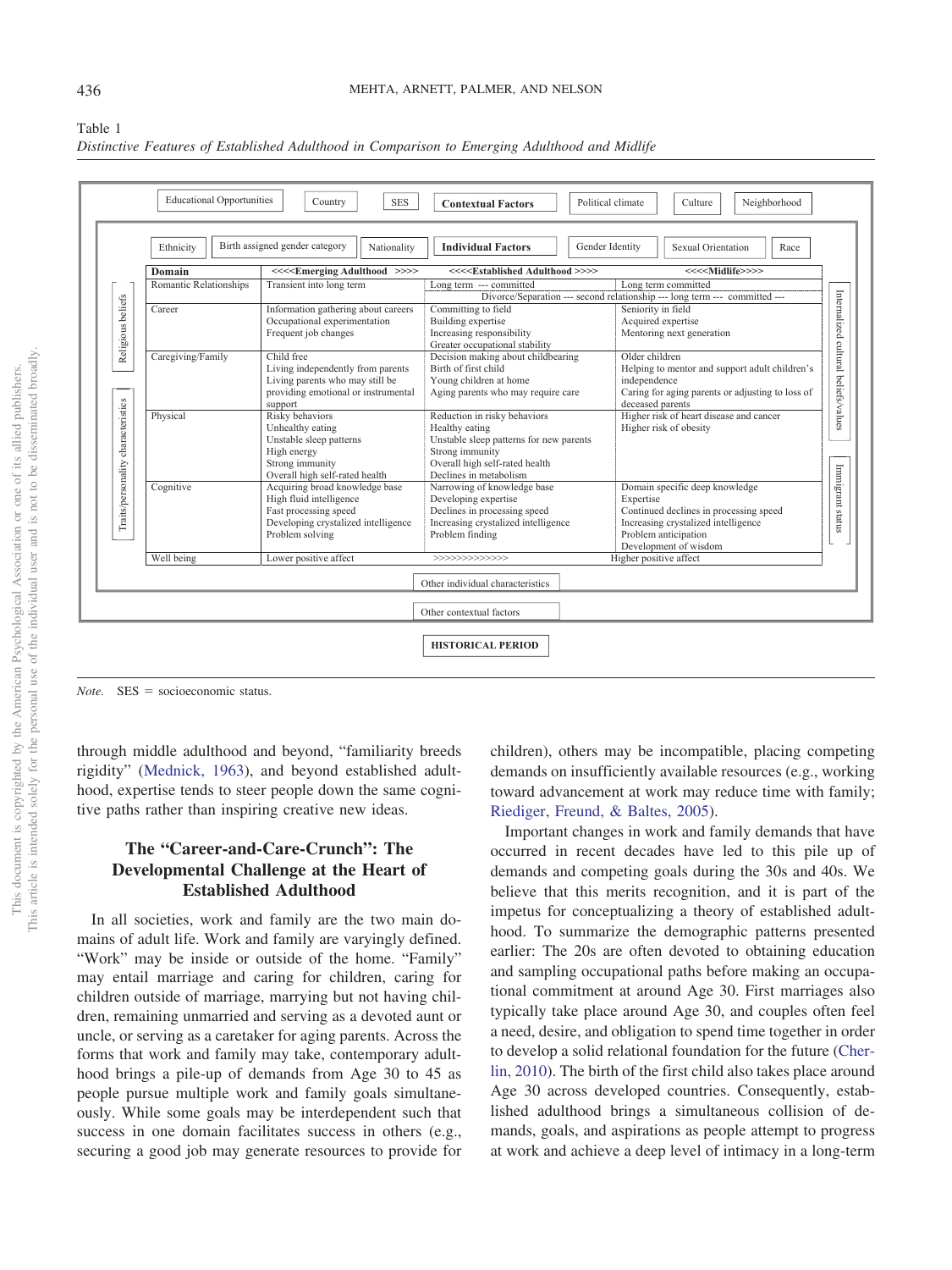romantic relationship while also responding to the relentless demands of caring for one or more young children. We call this the career-and-care-crunch.

The competing demands of work and family for adults have long been studied as work-family balance or workfamily conflict (e.g., [Wayne, Butts, Casper, & Allen, 2017\)](#page-14-3).

This literature generally supports the idea proffered here: that conflicts between demands of work and family increase from the twenties to the thirties and forties and then decline in later decades [\(Huffman, Culbertson, Henning, & Goh,](#page-13-20) [2013\)](#page-13-20). Consequently, during this period people must adjust the extent to which they engage in *boundary management,* separating or integrating the boundaries between their work and home life [\(Kossek, Lautsch, & Eaton, 2006\)](#page-13-21).

We propose the new term *career-and-care-crunch* to draw attention to our theoretical proposal that the crunch peaks in established adulthood. As part of this conception, we recognize that the psychosocial demands entailed may go beyond child care and include relations with parents, friends, community organizations, and even pets. Furthermore, our crunch concept highlights that the conflict at Ages 30 – 45 is not just between work and family domains but between multiple demands within the family domain. The term also underscores that the intersecting demands at this age period often require something to be sacrificed and people may find themselves feeling like they are coming up short in work or family or both. Consequently, we believe that these competing demands are best described as a crunch.

#### **Romantic Partnerships and the Crunch**

The impact of the crunch is perhaps most evident in research on established adults' long term romantic relationships, typically marriage. The period following entry to marriage tends to be high in terms of happiness and marital satisfaction, and newlywed couples often behave in ways consistent with idealized conceptions of the soul-mate marriage by downplaying negative feelings, avoiding conflict, and highlighting the positive characteristics of their partner and their relationship [\(Cherlin, 2010;](#page-12-16) [Huston, Caughlin,](#page-13-22) [Houts, Smith, & George, 2001\)](#page-13-22). During this period couples spend a good deal of time together, as they work to establish marital intimacy.

When long-term romantic partners become parents, however, additional strain is placed on the intimate partnership. The transition to parenthood, lasting from conception until the child is 1 year of age, is a major life-altering change [\(Fillo, Simpson, Rholes, & Kohn, 2015;](#page-12-17) [Goldberg, 2010;](#page-12-18) [Sheedy & Gambrel, 2019;](#page-13-23) [Young, Roberts, & Ward, 2019\)](#page-14-4). The birth of a child requires a romantic partnership comprised of two people to evolve into a three-person family system and requires adults to take on a new role and identity as parent [\(Goldberg, 2010\)](#page-12-18). While the transition to parent-

hood can bring joy and excitement, it also brings challenges and stressors that may leave parents feeling exhausted, overwhelmed, and isolated [\(Mickelson & Biehle, 2017;](#page-13-24) [Nazarinia-Roy, Schumm, & Britt, 2014\)](#page-13-25). New parents must often return to work within a few weeks or months of the birth and abruptly learn to negotiate the competing demands of work and family life [\(Borelli, Nelson-Coffey, River,](#page-12-19) [Birken, & Moss-Racusin, 2017\)](#page-12-19). It is no surprise then that new parents typically experience decreases in relationship satisfaction and intimacy, which may increase relationship conflict [\(Mickelson & Biehle, 2017\)](#page-13-24). Furthermore, divorce risk rises steeply in the early years of parenthood [\(Gottman,](#page-12-20) [2014\)](#page-12-20). In sum, the crunch entails not just a conflict between work and family demands but a conflict within the family between the demands of child care and the demands of maintaining an intimate partnership.

# **A Gendered Crunch: The Harsher Challenge for Women**

A half century after the rise of feminism, gender roles in most developed countries are less sharply defined than previously, and in established adulthood heterosexual couples often share many of the duties that traditionally fell to one gender or the other [\(Gottman & Gottman, 2017\)](#page-12-21). Historically, few fathers in developed countries involved themselves in the daily duties of child care. For example, according to national United States data, as recently as 1965 men spent only 10 min per day with their children, compared to 85 min for women [\(Cotter & Pepin, 2017\)](#page-12-22). By 2016, men's time with children had risen substantially, to about 58 min.

Nevertheless, American mothers' time with children–90 min per day in 2016—remains higher than fathers', and mothers in heterosexual relationships still provide the majority of child care in infancy and beyond [\(Nazarinia-Roy et](#page-13-25) [al., 2014\)](#page-13-25). This may reflect that women, rather than men, continue to be socialized into caregiving roles from a young age [\(Fillo et al., 2015\)](#page-12-17). Several studies have found that gender roles in developed countries become more traditional following the birth of the first child [\(Dew & Wilcox,](#page-12-23) [2011;](#page-12-23) [Le, McDaniel, Leavitt, & Feinberg, 2016\)](#page-13-26). Developed countries vary, but even in the northern European countries, where ideologies of parenting promoting gender equality are strongest, young mothers are far more likely than young fathers to take parental leave and to have the main responsibilities for parenting [\(OECD, 2018\)](#page-13-27).

Women make a greater contribution not only to child care but to household work in heterosexual couples. The number of hours men spend on housework remains largely unchanged during the transition to parenthood. Women do more housework and childcare than men do even when they make more money than their husbands [\(OECD, 2019d;](#page-13-28) [Wang, 2019\)](#page-14-5). It is no surprise then that the division of labor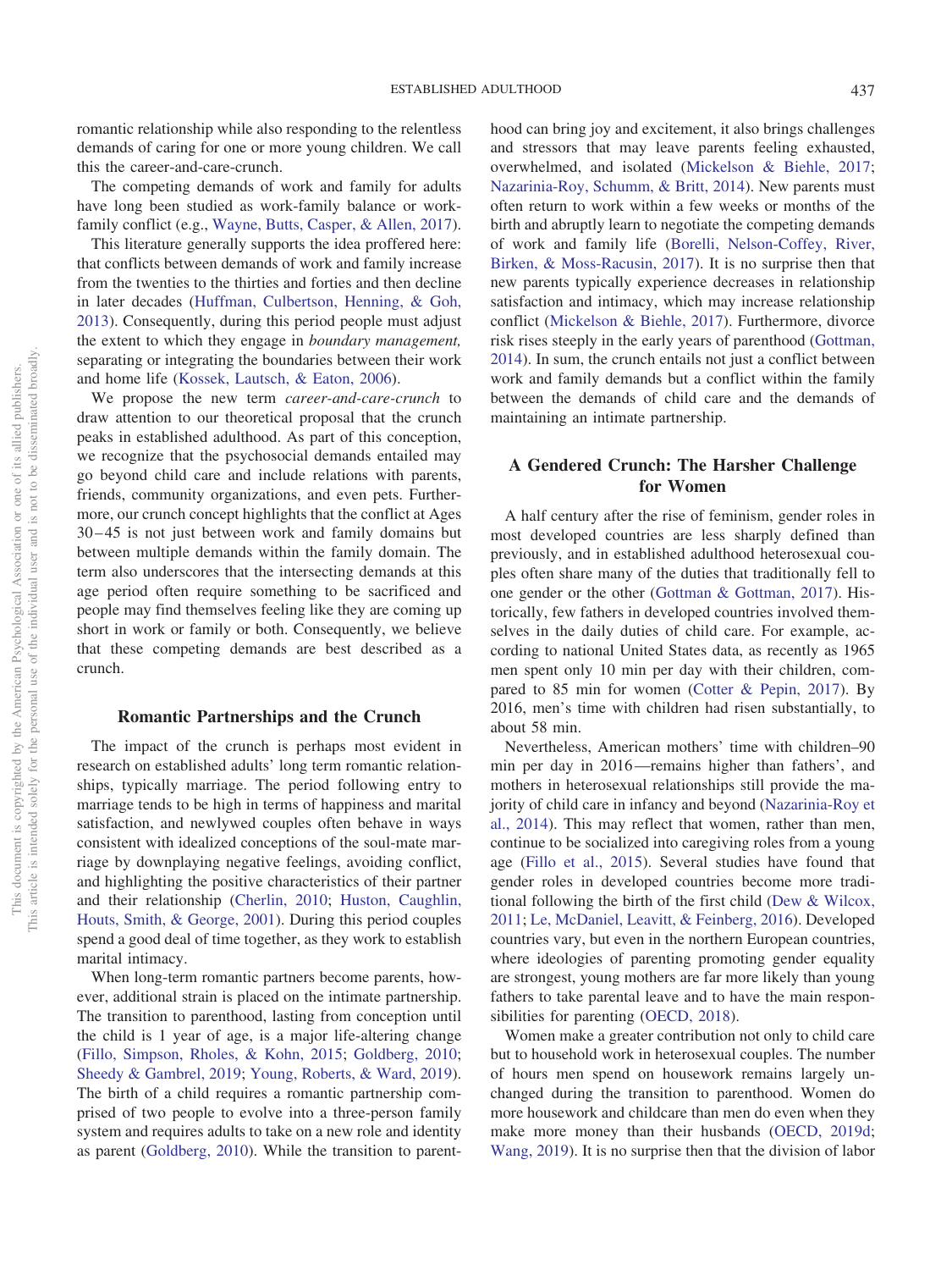in childcare and household tasks is often a source of conflict for new parents [\(Nazarinia-Roy et al., 2014\)](#page-13-25).

A key consequence of the gendered crunch is the "motherhood wage penalty." Women who have children make less money than women in the same profession who do not have children, whereas men experience no comparable penalty and may even experience a wage enhancement compared to men without children [\(Budig, Misra, & Boeckmann, 2016\)](#page-12-24). The motherhood penalty is due primarily to leaving the workforce temporarily or reducing employment hours, thus forgoing crucial years of building expertise, and is highest for women with the most education [\(England, Bearak, Bu](#page-12-25)[dig, & Hodges, 2016\)](#page-12-25). Women experience the motherhood penalty across developed countries, although it is smaller in countries that provide high-quality, affordable child care [\(Cukrowska-Torzewska, 2017\)](#page-12-26).

# **Social Class and the Crunch: The Special Case of the United States**

In some developed countries, universal social policies such as paid parental leave and government-funded child care reduce class differences in the experience of the crunch [\(Cukrowska-Torzewska, 2017\)](#page-12-26). However, the United States has the greatest inequalities of wealth of any developed country and the least generous social programs, so many aspects of life, including the crunch, are more deeply influenced by social class [\(Glass, Simon, & Andersson, 2016\)](#page-12-27). Specifically, the lower the social class status in the United States, the more likely it is that the crunch will take place early, and alone.

In recent decades, the rise in the median age of first childbirth to around Age 30 has taken place mainly among women in the highest social class, that is, who have a college degree [\(Hymowitz, Carroll, Wilcox, & Kaye, 2013\)](#page-13-29). In contrast, among those who have only some college, or a high school diploma or less, median age at first childbirth is only in the mid-20s. Furthermore, a large and growing social class disparity has developed in recent decades in the likelihood that the first birth will take place in the context of marriage. Among young Americans with a college education, only 12% of first births take place outside of marriage, compared to 58% for those with a high school diploma or some college and 83% for those with less than a high school diploma [\(Hymowitz et al., 2013\)](#page-13-29). Unmarried parents may be cohabiting, but in the United States cohabiting relationships are three times as likely as marital relationships to dissolve within 5 years of the birth of a first child.

The main consequence of an earlier crunch is that the demands of raising children may occur before new parents have had time to finish their education, try different occupational options and establish a definite direction, and develop expertise in their field. The likely result is that longterm career development will be impaired. Similarly, for single parents, the crunch of trying to make occupational progress while caring for a young child is intensified and prospects for success are less promising when there is no partner with whom to share the responsibilities of child and household on a daily basis. The stress of being a single parent is compounded by financial stress; single mothers, in particular, often have low incomes, partly because they have less education [\(Garrett-Peters & Burton, 2016\)](#page-12-28). Furthermore, given the many challenges and strains faced by couples in adjusting to and caring for a child, it is not hard to see how difficult it must be for a single parent to handle these challenges primarily alone.

Another distinctive feature of the United States is that social class and ethnicity are deeply intertwined. African Americans and Latinx persons are more likely than people in other ethnic groups to grow up poor and have lower educational attainment. They also have lower median ages of first childbirth than Whites or Asian Americans do, and are more likely to be single mothers. In part because of this, African American and Latina single mothers often receive child care assistance from their own mothers [\(Taylor &](#page-14-6) [Conger, 2017\)](#page-14-6). In short, the timing and content of the crunch varies among American ethnic groups, and this variation should be an important focus of research in a new field of established adulthood.

#### **Variations in Established Adulthood**

Although most established adults in developed countries experience the crunch, there are diverse alternative paths through established adulthood. In addition to the variations by gender and social class just described, we briefly describe several other variations here.

## **Variation 1: The Single Life**

Although the timing of entry to marriage is later than in the past, it remains true that over 80% of young people in developed countries enter marriage or another committed long-term partnership by their 30s [\(Fletcher, Simpson,](#page-12-29) [Campbell, & Overall, 2015\)](#page-12-29). Nevertheless, a substantial proportion of established adults remain unmarried past Age 40. Some may not find a partner with whom they are willing to commit to a long-term relationship [\(DeLyser, 2012\)](#page-12-30), whereas others may remain "single by choice" [\(DePaulo,](#page-12-31) [2006\)](#page-12-31). Generally, health and happiness are high for people who remain single throughout established adulthood. Their life satisfaction is not as high as for happily married people, but it is higher than for established adults who are separated, divorced, or unhappily married [\(DePaulo, 2012\)](#page-12-32). Rates of established adults who remain single are rising in Asian countries such as Japan and South Korea, apparently due to young women's resistance to the cultural expectations of duty and submission imposed on them following marriage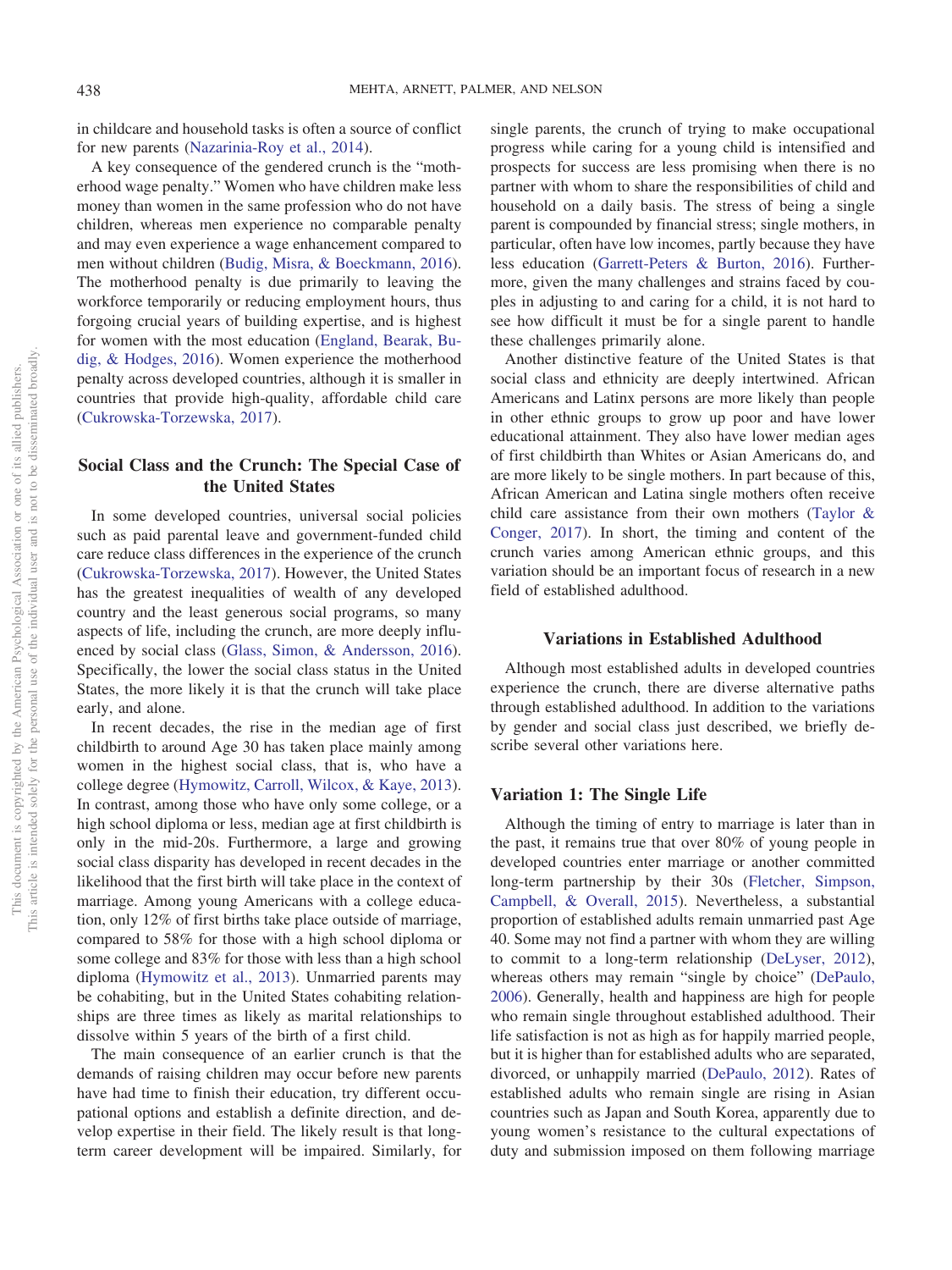and (especially) motherhood [\(Rosenberger, 2007;](#page-13-30) [Yamada,](#page-14-7) [2017\)](#page-14-7). Marriage rates are also declining in China due to the imbalance in the ratio of women to men created by years of the one-child policy that favored male children over females [\(Hudson & Den Boer, 2002;](#page-13-31) [Nelson & Chen, 2007\)](#page-13-32). Given the increasing numbers of persons who are single during established adulthood, there is a need to investigate the correlates and outcomes of singlehood in future research, in diverse countries and cultures.

## **Variation 2: Coupled but No Children**

Another prominent variation in established adulthood is the growing number of people in developed countries who are choosing to remain "child free." While men may occasionally be questioned about the decision to remain child free, sociocultural expectations around childbearing for women and beliefs that motherhood is a central component of the female role mean that women who choose not to have children are often stigmatized and face social exclusion and discrimination [\(Doyle, Pooley, & Breen, 2013\)](#page-12-33). In addition, child-free couples are often not regarded as a "family," both socioculturally and in the research literature [\(Pelton & Hert](#page-13-33)[lein, 2011\)](#page-13-33). Although more same-gender partners in the past have children, in the United States only about 8% of male same-gender partners and 24% of female same-gender partners have one or more children [\(Goldberg & Conron, 2018\)](#page-12-34).

It is important to note that while some established adults may be child-free voluntarily, there are others who wish to have children but cannot, for reasons including fertility issues, economic constraints, or reproductive choices based on susceptibility to genetic disease. For many, being involuntarily childless is an emotionally painful experience that entails feelings of shame, grief, and loss [\(Bell, 2013;](#page-12-35) [Koert](#page-13-34) [& Daniluk, 2017\)](#page-13-34). Ultimately, however, most couples who do not choose to overcome involuntary childlessness via adoption carve out new and fulfilling adult identities for themselves that do not include parenthood [\(Pelton & Hert](#page-13-33)[lein, 2011\)](#page-13-33). Furthermore, their marital satisfaction is higher than for couples with children [\(Nelson, Kushlev, & Ly](#page-13-35)[ubomirsky, 2014\)](#page-13-35).

#### **Variation 3: One Full-Time Parent**

Although there are more dual-earner couples than ever across developed countries, there are some established adult couples in which one partner works outside of the home while the other works inside the home providing household work and childcare. This arrangement may be due to culturally or religiously based beliefs, to job loss or other economic factors, or may be a response to a trend in developed countries toward "intensive" parenting [\(Cranney](#page-12-36) [& Miles, 2017;](#page-12-36) [Sherman, 2009\)](#page-13-36). Regardless of the reason, the crunch may look different for established adult parents where only one person works outside of the home. Specifically, while the working parent may still participate in childcare and housework, some of the stresses associated with the multiple demands of work and home may be reduced as each partner primarily focuses energy and attention in one domain. However, the nonemployed parent gives up crucial years of career progress and expertise-building that will be difficult to make up when reentering the work world [\(Budig et al., 2016\)](#page-12-24).

## **Variation 4: No Career, Just a Job**

In a similar vein, it may be that the nature of the crunch is different for established adults whose goals for work are practical, focused on making a living and bringing in a paycheck. People who are not pursuing an upward career trajectory may experience a less intense crunch. However, the resulting economic stress due to lower wages and higher likelihood of periods of unemployment or underemployment could compound the crunch. What, then, does established adulthood look like for those in low-skilled jobs servers in restaurants, drivers of delivery trucks, clerks at checkout counters? These are among the questions to be investigated by researchers in established adulthood.

# **Variation 5: Thriving and Arriving Versus Regret and Renovation**

Variations in development during established adulthood may be connected to choices made in the twenties. For example, work on "flourishing and floundering" in emerging adulthood suggests that some people may be better equipped than others to navigate the crunch in established adulthood (e.g., [Nelson & Padilla-Walker, 2013\)](#page-13-37). Those who experienced events or made choices in their twenties that led to positive relationships, strong internalized values and identity, education or training credentials, a strong financial foundation, and hope for the future may find that their thirties are characterized by thriving and arriving (meeting future goals). For others, who experienced events or made choices in emerging adulthood that led to debt, broken relationships, a lack of education and direction, and, in some cases, addiction or a criminal record, may find that their thirties are characterized by regret and renovation (digging out of the past), making navigating the crunch more challenging. Consequently, it is critical to gain a better understanding of development during established adulthood by recognizing that development in the thirties and forties is a continuation of developmental processes that began earlier in life.

## **Policy Prospects**

There is not enough space in this article to devote much to policy prescriptions, but given the prominence of the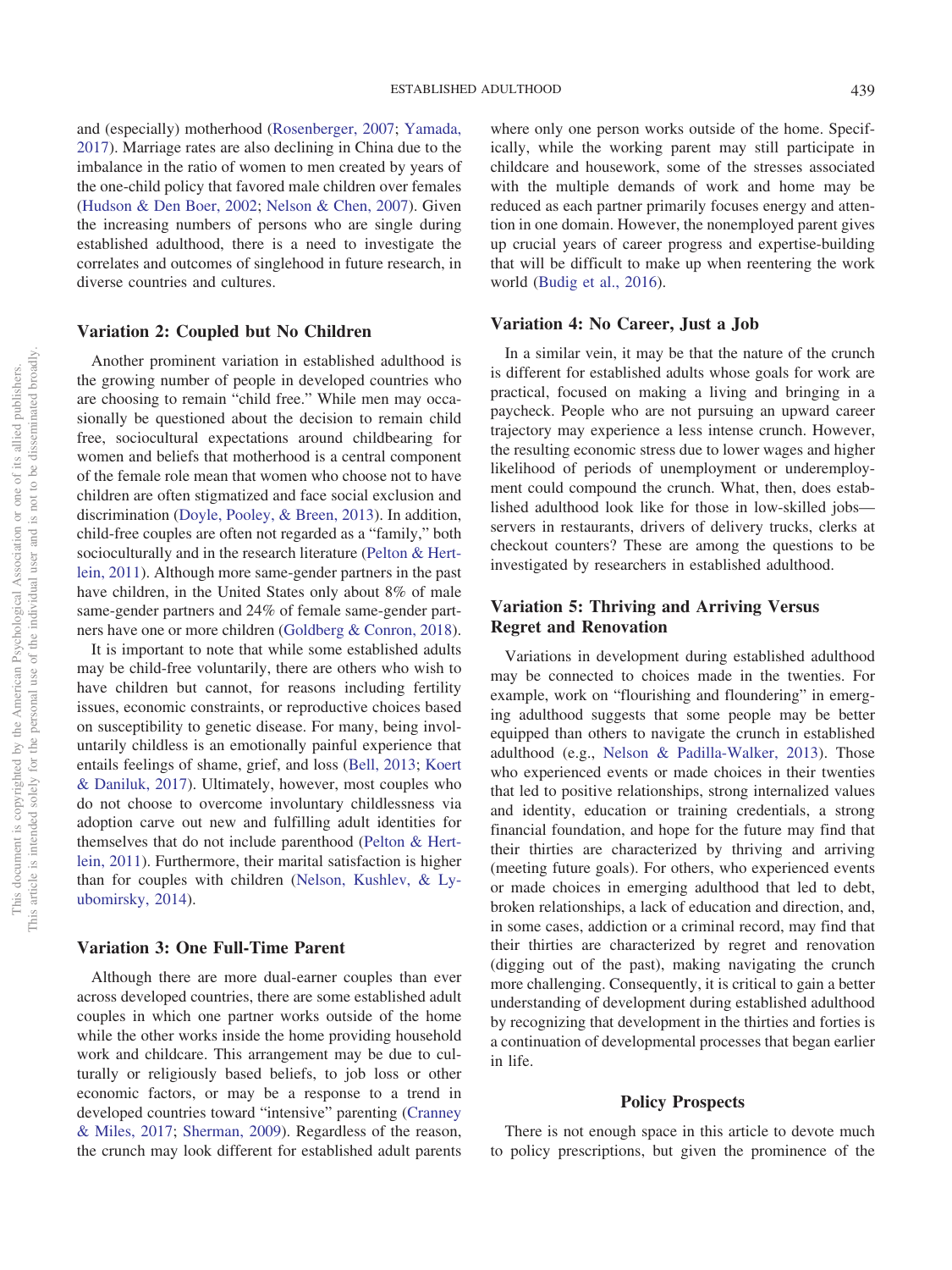crunch in established adulthood it seems appropriate to discuss at least one policy response to it briefly. The most obvious policy to support established adults during the crunch is paid family leave and high-quality governmentsubsidized child care following the birth of a child. One study examined well-being in relation to parental status using data across 22 economically developed countries, including the United States, Canada, and a number of European countries [\(Glass et al., 2016\)](#page-12-27). In most countries, being a parent was negatively related to well-being. However, in countries that provided the most social welfare benefits to parents, the relation was reversed, and being a parent was related to higher well-being. The United States had the fewest social welfare benefits for parents, and consequently had the largest parental "happiness penalty" of any country. Policies that support parenting may be especially important for people of color in the United States who are disproportionately engaged in precarious employment [\(Bureau of Labor Statistics, 2011,](#page-12-8) [2019b\)](#page-12-9) and who may also be single parents [\(Hummer & Hamilton, 2010\)](#page-13-12).

Although paid parental leave is a welcome and necessary policy response to the crunch, it is no panacea. One concern is that it is nearly always the mother who takes the leave, across countries. If fathers take any leave at all, they do so for a shorter period than mothers do [\(OECD, 2018\)](#page-13-27). Policy that favors leave for mothers may be partly in response to the fact that it is the mother who carried the child and gave birth and is thus likely to need a period of time to recover physically. However, such policies result in women's career trajectories flattening or falling to a greater extent than men's during the crunch years. This may especially be the case if they have more than one child. For these reasons, studies of the "motherhood wage penalty" have concluded that providing affordable child care is a more effective social welfare policy than paid parental leave in easing the crunch [\(Budig et al., 2016\)](#page-12-24).

## **Research Questions**

The worth of any theoretical idea should be measured in how much research it inspires. Many possible research questions can be generated by the idea of established adulthood. Here are a few examples.

1. How does the experience of established adulthood vary according to culture, race, ethnicity, and SES? The field of psychology in general has disproportionately focused on the experience of White, North American, college educated, affluent adults [\(Arnett, 2008\)](#page-11-2). As such, it is imperative that researchers investigate the age period of 30–45 in different populations, especially populations that have been historically marginalized. To that end, important research questions are: does established adulthood in some form exist across cultures? How

is established adulthood experienced by people of color in the United States and in other countries with racial disparities? How does social class influence the timing and intensity of developmental demands common to established adulthood? How do intersectional identities interact to shape established adulthood?

- 2. What developmental processes take place alongside central life tasks in established adulthood? Many of the features of established adulthood described above represent processes rather than static developmental outcomes. An important research question is how these processes unfold and influence one another as well as how they influence broader developmental trajectories. For example, how do romantic relationships impact an individual's identity and psychological functioning, and how do they connect to other developmental tasks relating to career progress or child care? Do established adults develop different coping skills, establish new forms of self-regulation, or pursue their developmental tasks in a different way than in other phases of adult life in order to manage the demands of the crunch? Similar questions around developmental processes can be asked for the other developmental features of established adulthood that we presented above.
- 3. What happens to the optimism of emerging adulthood once people reach established adulthood? It is well-known that emerging adulthood is a time when optimism is high. Nearly all emerging adults believe that they will attain the kind of life they envision, even if their current lives are not going well [\(Arnett, 2015\)](#page-11-1). This vision typically includes all the elements of what eventually becomes the crunch: a rising career trajectory, an intimate partnership, and one or more children. Once they have reached established adulthood, how do people compare and reflect on their current lives in relation to what they had planned and hoped for as emerging adults? Do established adults in the midst of the crunch begin to regret occupational choices and/or family choices (e.g., choice of spouse, timing of marriage or childbearing)? If so, how do they respond to these regrets?
- 3. What is the degree and nature of stress in established adulthood? It will be important to follow emerging adults longitudinally as they enter established adulthood and see how their stress levels change as they take on the crunch. It is also important to explore the nature and degree of estab-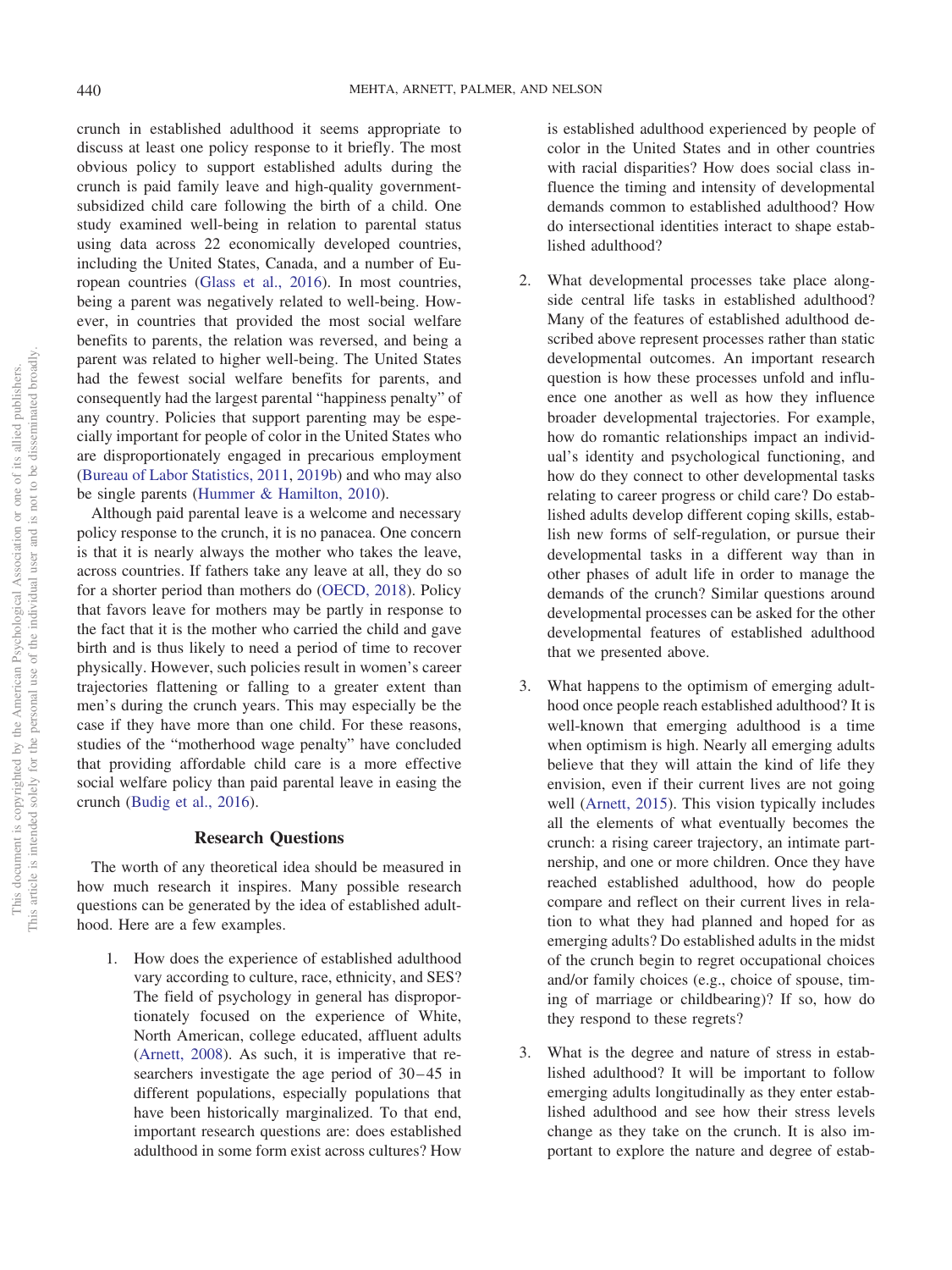lished adults' stress during this process, with qualitative research that goes beyond questionnaires. To what extent is stress engaging and fortifying, and at what point does it become unpleasant or overwhelming? Is there a stress-reward curve that is like the Yerkes-Dodson anxiety-performance curve, such that stress in established adulthood is rewarding up to a certain optimal level, then becomes aversive? Stress should also be compared among established adults who take diverse paths, for example, comparing those who experience the full crunch to those who remain single or coupled but without children.

- 4. How do relations with parents change? To what extent do established adults rely on their parents to help relieve the career-and-care-crunch? Are established adults who experience the crunch closer to their parents during these years than established adults who do not have children and thus have less need for their parents help, or does the necessity of reliance on parents more often breed ambivalence and resentment?
- 5. What becomes of friendships? How do friendships in established adulthood vary? Do established adults who experience the crunch have fewer friendships than other established adults, because they have less time, or just different friendships, that is, with other parents who have children of the same age?
- 6. What are the rewards and costs of diverse pathways through established adulthood? As noted, there are many possible routes through the years from Age 30 to 45. What do established adults say about the rewards and costs of each of these options, including their own? Do their perceptions depend on whether they have chosen their option or would have in fact preferred a different route?

#### **Conclusion**

In one sense, some form of established adulthood has always been a part of adult development, because in all societies most people have married, had children, and worked. However, a new conception of established adulthood is warranted because of how these roles are changing. Most adults have always had children, but in the past, bearing and caring for and providing for children dominated nearly all of adult life. The advent of emerging adulthood and a longer adult life span mean that today parenting is concentrated during the thirties and early forties, followed by several decades when the responsibilities of caring for children have waned. Nearly all adults have always worked, but only in recent decades have both men and women worked outside the home and had similar ambitions for career development. Responsibilities related to parenthood may collide with increased responsibilities at work as people climb the occupational ladder. This concentrates the career-and-care-crunch at Ages 30 to 45 and requires adult partners to engage in negotiation and compromise, frequently along with sacrifice and conflict.

We hope that our conceptualization of established adulthood and the crunch at the heart of it will promote new developmental research on a neglected age period. However, this idea has potential beyond the research arena. Understanding established adulthood as a distinct time of life has implications not only for people experiencing or about to experience the crunch, but also for therapists and other mental health professionals working with established adults. Additionally, understanding established adulthood as a unique developmental period with developmental antecedents and consequences can inform policymakers who have the power to promote programs that would alleviate the crunch and enhance the likelihood of the "thriving and arriving" outcome.

We have proposed the idea of established adulthood in this article with the goal of drawing attention to this fascinating and dynamic time of life and with the hope of inspiring increased investigation of its developmental norms and variations, including variations by race, ethnicity, social class, gender, and culture. There has been room in this article for only a sketch of a theory, and there is much to be filled in with further theorizing and research. The changes in the life tasks and responsibilities at Ages 30 – 45 in recent decades are likely to continue to evolve with societies' economic changes and continuing changes in family arrangements and gender roles. Researchers who investigate this developmental period are sure to have much to observe and explore in the decades to come.

#### **References**

- <span id="page-11-4"></span>American Psychological Association. (2007). *Report of the APA Task Force on Socioeconomic Status*. Washington, DC: Author. Retrieved from [https://www.apa.org/pi/ses/resources/publications/task-force-2006](http://www.apa.org/pi/ses/resources/publications/task-force-2006.pdf) [.pdf](http://www.apa.org/pi/ses/resources/publications/task-force-2006.pdf)
- <span id="page-11-0"></span>Arnett, J. J. (2000). Emerging adulthood. A theory of development from the late teens through the twenties. *American Psychologist, 55,* 469 – 480. <http://dx.doi.org/10.1037/0003-066X.55.5.469>
- <span id="page-11-2"></span>Arnett, J. J. (2008). The neglected 95%: Why American psychology needs to become less American. American Psychologist, 63, 602-614. [http://](http://dx.doi.org/10.1037/0003-066X.63.7.602) [dx.doi.org/10.1037/0003-066X.63.7.602](http://dx.doi.org/10.1037/0003-066X.63.7.602)
- <span id="page-11-1"></span>Arnett, J. J. (2015). *Emerging adulthood: The winding road from the late teens through the twenties* (2nd ed.). New York, NY: Oxford University Press. <http://dx.doi.org/10.1093/oxfordhb/9780199795574.013.9>
- <span id="page-11-3"></span>Arnett, J. J. (2016). Life stage concepts across history and cultures: Proposal for a new field on indigenous life stages. *Human Development, 59,* 290 –316. <http://dx.doi.org/10.1159/000453627>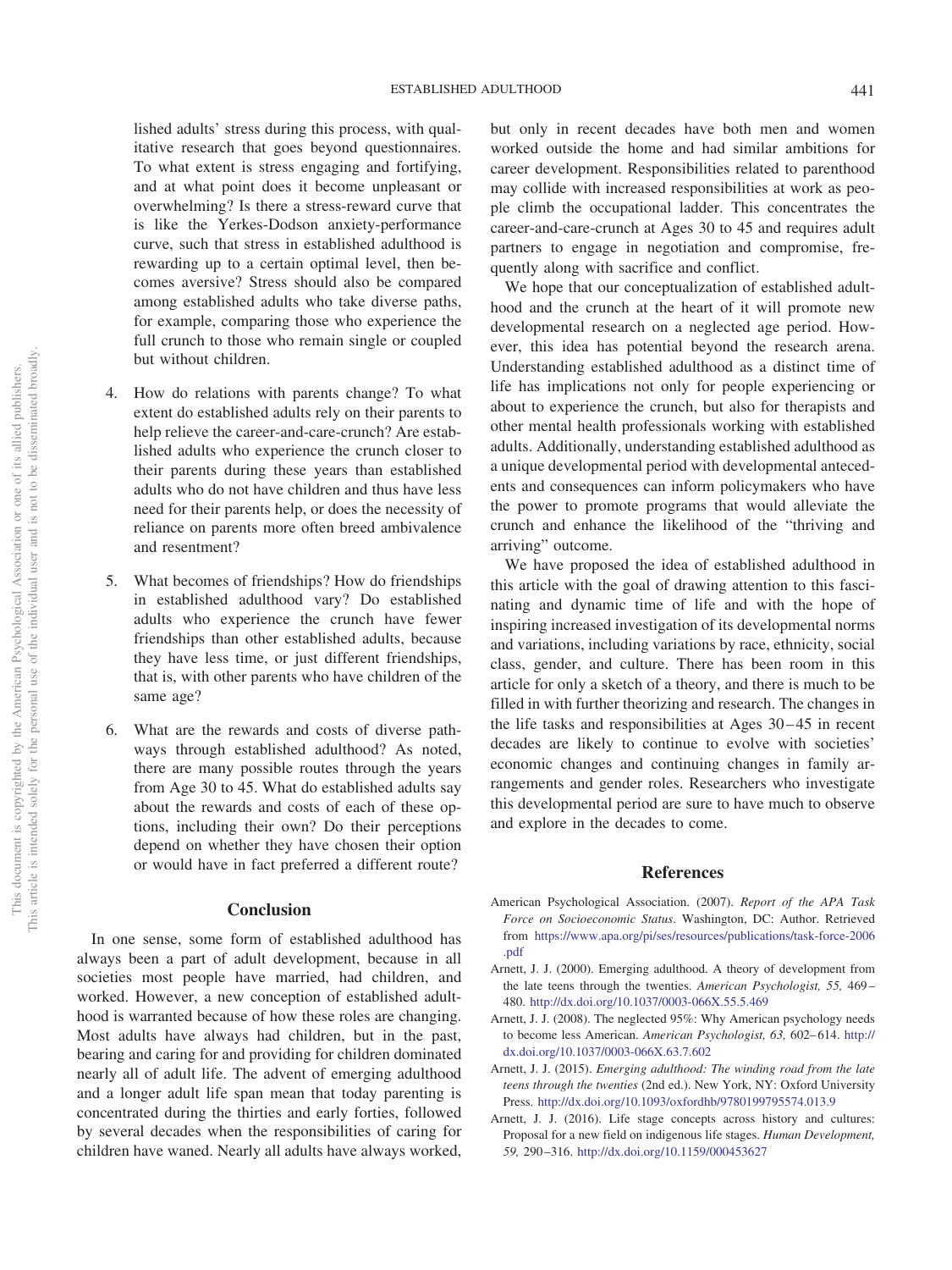- <span id="page-12-14"></span>Arnett, J. J. (2018). Happily stressed: The complexity of well-being in midlife. *Journal of Adult Development, 25,* 270 –278. [http://dx.doi.org/](http://dx.doi.org/10.1007/s10804-018-9291-3) [10.1007/s10804-018-9291-3](http://dx.doi.org/10.1007/s10804-018-9291-3)
- <span id="page-12-4"></span>Baltes, P. B. (1987). Theoretical propositions of life-span developmental psychology: On the dynamics between growth and decline. *Developmental Psychology, 23,* 611– 626. [http://dx.doi.org/10.1037/0012-1649](http://dx.doi.org/10.1037/0012-1649.23.5.611) [.23.5.611](http://dx.doi.org/10.1037/0012-1649.23.5.611)
- <span id="page-12-35"></span>Bell, K. (2013). Constructions of "infertility" and some lived experiences of involuntary childlessness. *Affilia: Journal of Women & Social Work, 28,* 284 –295. <http://dx.doi.org/10.1177/0886109913495726>
- <span id="page-12-19"></span>Borelli, J., Nelson-Coffey, S., River, L., Birken, S., & Moss-Racusin, C. (2017). Bringing work home: Gender and parenting correlates of workfamily guilt among parents of toddlers. *Journal of Child & Family Studies, 26,* 1734 –1745. <http://dx.doi.org/10.1007/s10826-017-0693-9>
- <span id="page-12-13"></span>Braveman, P., Egerter, S., & Williams, D. R. (2011). The social determinants of health: Coming of age. *Annual Review of Public Health, 32,* 381–398. <http://dx.doi.org/10.1146/annurev-publhealth-031210-101218>
- <span id="page-12-0"></span>Brim, O. G., Ryff, C. D., & Kessler, R. C. (Eds.). (2004). The MIDUS study: An overview. *How healthy are we? A national study of wellbeing at midlife* (pp. 1–34). Chicago, IL: The University of Chicago Press.
- <span id="page-12-11"></span>Bruner, M. W., Erickson, K., Wilson, B., & Côté, J. (2010). An appraisal of athlete development models through citation network analysis. *Psychology of Sport and Exercise, 11,* 133–139. [http://dx.doi.org/10.1016/](http://dx.doi.org/10.1016/j.psychsport.2009.05.008) [j.psychsport.2009.05.008](http://dx.doi.org/10.1016/j.psychsport.2009.05.008)
- <span id="page-12-24"></span>Budig, M. J., Misra, J., & Boeckmann, I. (2016). Work–family policy trade-offs for mothers? Unpacking the cross-national variation in motherhood earnings penalties. *Work and Occupations, 43,* 119 –177. [http://](http://dx.doi.org/10.1177/0730888415615385) [dx.doi.org/10.1177/0730888415615385](http://dx.doi.org/10.1177/0730888415615385)
- <span id="page-12-8"></span>Bureau of Labor Statistics. (2011). Earnings and employment by occupation, race, ethnicity, and sex, 2010. Retrieved from [https://www.bls.gov/](https://www.bls.gov/opub/ted/2011/ted_20110914.htm) [opub/ted/2011/ted\\_20110914.htm](https://www.bls.gov/opub/ted/2011/ted_20110914.htm)
- <span id="page-12-6"></span>Bureau of Labor Statistics. (2019a). Median years of tenure with current employer for employed wage and salary workers by age and sex, selected years, 2008 –2018. Retrieved from [https://www.bls.gov/news](https://www.bls.gov/news.release/tenure.t01.htm) [.release/tenure.t01.htm](https://www.bls.gov/news.release/tenure.t01.htm)
- <span id="page-12-9"></span>Bureau of Labor Statistics. (2019b). Labor force characteristics by race and ethnicity, 2018. Retrieved from [https://www.bls.gov/opub/reports/race](https://www.bls.gov/opub/reports/race-and-ethnicity/2018/home.htm)[and-ethnicity/2018/home.htm](https://www.bls.gov/opub/reports/race-and-ethnicity/2018/home.htm)
- <span id="page-12-16"></span>Cherlin, A. J. (2010). *The marriage-go-round: The state of marriage and the family in America today*. New York, NY: Vintage.
- <span id="page-12-15"></span>Chi, M. T., Glaser, R., & Farr, M. J. (Eds.). (2014). *The nature of expertise*. New York, NY: Psychology Press. [http://dx.doi.org/10.4324/](http://dx.doi.org/10.4324/9781315799681) [9781315799681](http://dx.doi.org/10.4324/9781315799681)
- <span id="page-12-22"></span>Cotter, D., & Pepin, J. A. (2017). *Trending toward traditionalism? Changes in youths' gender ideology*. Online symposium, Council on Contemporary Families. Retrieved from [https://contemporaryfamilies](https://contemporaryfamilies.org/2-pepin-cotter-traditionalism/) [.org/2-pepin-cotter-traditionalism/](https://contemporaryfamilies.org/2-pepin-cotter-traditionalism/)
- <span id="page-12-36"></span>Cranney, S., & Miles, A. (2017). Desperate housewives? Differences in work satisfaction between stay-at-home and employed mothers, 1972– 2012. *Journal of Family Issues, 38,* 1604 –1625. [http://dx.doi.org/10](http://dx.doi.org/10.1177/0192513X16663253) [.1177/0192513X16663253](http://dx.doi.org/10.1177/0192513X16663253)
- <span id="page-12-26"></span>Cukrowska-Torzewska, E. (2017). Cross-country evidence on motherhood employment and wage gaps: The role of work–family policies and their interaction. *Social Politics, 24,* 178 –220. [http://dx.doi.org/10.1093/sp/](http://dx.doi.org/10.1093/sp/jxx004) [jxx004](http://dx.doi.org/10.1093/sp/jxx004)
- <span id="page-12-7"></span>Day, D. V., Harrison, M. M., & Halpin, S. M. (2012). *An integrative approach to leader development: Connecting adult development, identity, and expertise*. New York, NY: Routledge. [http://dx.doi.org/10](http://dx.doi.org/10.4324/9780203809525) [.4324/9780203809525](http://dx.doi.org/10.4324/9780203809525)
- <span id="page-12-30"></span>DeLyser, G. (2012). At midlife, intentionally childfree women and their experiences of regret. *Clinical Social Work Journal, 40,* 66 –74. [https://](https://doi-org.ezproxyemc.flo.org/10.1007/s10615-011-0337-2) [doi-org.ezproxyemc.flo.org/10.1007/s10615-011-0337-2](https://doi-org.ezproxyemc.flo.org/10.1007/s10615-011-0337-2)
- <span id="page-12-31"></span>DePaulo, B. (2006). *Singled out: How singles are stereotyped, stigmatized, and ignored, and still live happily ever after*. New York, NY: St. Martin's Press.
- <span id="page-12-32"></span>DePaulo, B. M. (2012). *Single people*. New York, NY: Oxford University Press.
- <span id="page-12-23"></span>Dew, J., & Wilcox, W. B. (2011). If momma ain't happy: Explaining declines in marital satisfaction among new mothers. *Journal of Marriage and Family, 73,* 1–12. [http://dx.doi.org/10.1111/j.1741-3737.2010](http://dx.doi.org/10.1111/j.1741-3737.2010.00782.x) [.00782.x](http://dx.doi.org/10.1111/j.1741-3737.2010.00782.x)
- <span id="page-12-10"></span>Doede, M. S. (2016). Black jobs matter: Racial inequalities in conditions of employment and subsequent health outcomes. *Public Health Nursing, 33,* 151–158. <http://dx.doi.org/10.1111/phn.12241>
- <span id="page-12-33"></span>Doyle, J., Pooley, J. A., & Breen, L. (2013). A phenomenological exploration of the childfree choice in a sample of Australian women. *Journal of Health Psychology, 18,* 397– 407. [http://dx.doi.org/10.1177/](http://dx.doi.org/10.1177/1359105312444647) [1359105312444647](http://dx.doi.org/10.1177/1359105312444647)
- <span id="page-12-1"></span>Elder, G. H., Jr., & Shanahan, M. J. (2006). The life course and human development. In W. Damon & R. M. Lerner (Eds.), *Handbook of child psychology* (Vol. 1, pp. 665–715). New York, NY: Wiley.
- <span id="page-12-25"></span>England, P., Bearak, J., Budig, M. J., & Hodges, M. J. (2016). Do highly paid, highly skilled women experience the largest motherhood penalty? *American Sociological Review, 81,* 1161–1189. [http://dx.doi.org/10](http://dx.doi.org/10.1177/0003122416673598) [.1177/0003122416673598](http://dx.doi.org/10.1177/0003122416673598)
- <span id="page-12-17"></span>Fillo, J., Simpson, J. A., Rholes, W. S., & Kohn, J. L. (2015). Dads doing diapers: Individual and relational outcomes associated with the division of childcare across the transition to parenthood. *Journal of Personality and Social Psychology, 108,* 298 –316. [http://dx.doi.org/10.1037/](http://dx.doi.org/10.1037/a0038572.supp) [a0038572.supp](http://dx.doi.org/10.1037/a0038572.supp)
- <span id="page-12-29"></span>Fletcher, G. J., Simpson, J. A., Campbell, L., & Overall, N. C. (2015). Pair-bonding, romantic love, and evolution: The curious case of *Homo sapiens*. *Perspectives on Psychological Science, 10,* 20 –36. [http://dx.doi](http://dx.doi.org/10.1177/1745691614561683) [.org/10.1177/1745691614561683](http://dx.doi.org/10.1177/1745691614561683)
- <span id="page-12-28"></span>Garrett-Peters, R., & Burton, L. M. (2016). Tenuous ties: The nature and costs of kin support among low-income rural black mothers. *Women, Gender, and Families of Color, 4,* 4 –35. [http://dx.doi.org/10.5406/](http://dx.doi.org/10.5406/womgenfamcol.4.1.0004) [womgenfamcol.4.1.0004](http://dx.doi.org/10.5406/womgenfamcol.4.1.0004)
- <span id="page-12-27"></span>Glass, J., Simon, R. W., & Andersson, M. A. (2016). Parenthood and happiness: Effects of work-family reconciliation policies in 22 OECD countries. *American Journal of Sociology, 122,* 886 –929. [http://dx.doi](http://dx.doi.org/10.1086/688892) [.org/10.1086/688892](http://dx.doi.org/10.1086/688892)
- <span id="page-12-18"></span>Goldberg, A. E. (2010). The transition to adoptive parenthood. In T. W. Miller (Ed.), *Handbook of stressful transitions across the lifespan* (pp. 165–184). New York, NY: Springer Science + Business Media. [http://](http://dx.doi.org/10.1007/978-1-4419-0748-6_9) [dx.doi.org/10.1007/978-1-4419-0748-6\\_9](http://dx.doi.org/10.1007/978-1-4419-0748-6_9)
- <span id="page-12-34"></span>Goldberg, S. K., & Conron, K. J. (2018). How many same-sex couples in the U.S. are raising children? Retrieved from the Williams Institute website [williamsinstitute.law.ucla.edu/research/parenting/how-many](http://williamsinstitute.law.ucla.edu/research/parenting/how-many-same-sex-parents-in-us/)[same-sex-parents-in-us/](http://williamsinstitute.law.ucla.edu/research/parenting/how-many-same-sex-parents-in-us/)
- <span id="page-12-20"></span>Gottman, J. M. (2014). *What predicts divorce?: The relationship between marital processes and marital outcomes*. New York, NY: Psychology Press. <http://dx.doi.org/10.4324/9781315806808>
- <span id="page-12-21"></span>Gottman, J., & Gottman, J. (2017). The natural principles of love. *Journal of Family Theory & Review, 9,* 7–26. [http://dx.doi.org/10.1111/jftr](http://dx.doi.org/10.1111/jftr.12182) [.12182](http://dx.doi.org/10.1111/jftr.12182)
- <span id="page-12-5"></span>Havighurst, R. J. (1953). *Human development and education*. Oxford, UK: Longmans, Green.
- <span id="page-12-2"></span>Hoare, C. (Ed.). (2006). Growing a discipline at the borders of thought. *Handbook of adult development and learning: A handbook of theory, research, and practice* (pp. 3–26). Oxford, UK: Oxford University Press.
- <span id="page-12-3"></span>Hooker, K. (2015). Towards a new synthesis for development in adulthood. *Research in Human Development, 12,* 229 –236. [http://dx.doi.org/10](http://dx.doi.org/10.1080/15427609.2015.1068036) [.1080/15427609.2015.1068036](http://dx.doi.org/10.1080/15427609.2015.1068036)
- <span id="page-12-12"></span>Houglum, P. A. (2010). *Therapeutic exercise for musculoskeletal injuries*. Champaign, IL: Human Kinetics.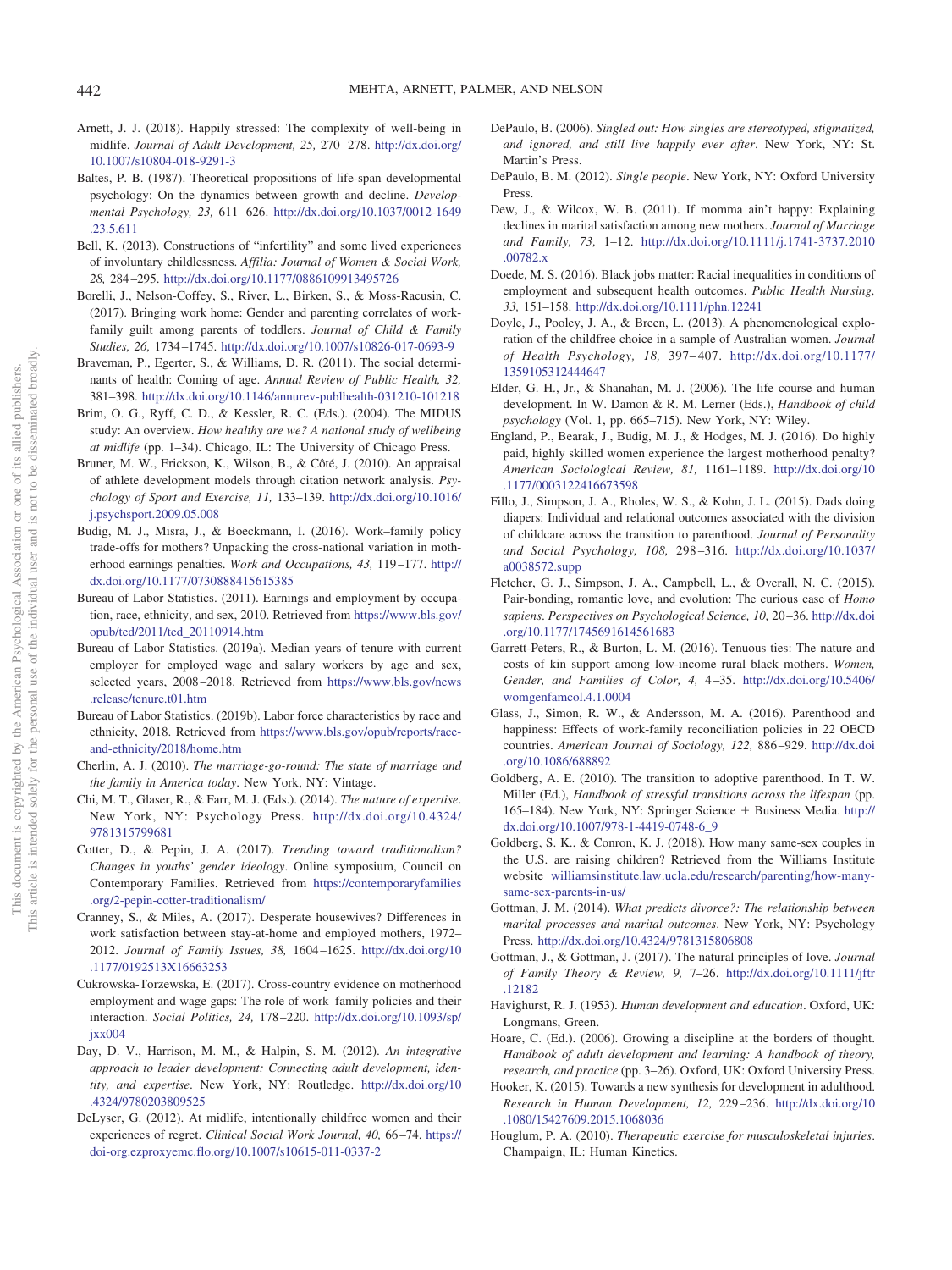- <span id="page-13-17"></span>Hu, W., Shi, Q. Z., Han, Q., Wang, X., & Adey, P. (2010). Creative scientific problem finding and its developmental trend. *Creativity Research Journal, 22,* 46 –52. [http://dx.doi.org/10.1080/1040041090](http://dx.doi.org/10.1080/10400410903579551) [3579551](http://dx.doi.org/10.1080/10400410903579551)
- <span id="page-13-31"></span>Hudson, V. M., & Den Boer, A. (2002). A surplus of men, a deficit of peace: Security and sex ratios in Asia's largest states. *International Security, 26,* 5–38. <http://dx.doi.org/10.1162/016228802753696753>
- <span id="page-13-20"></span>Huffman, A. S., Culbertson, S. B., Henning, J., & Goh, A. (2013). Workfamily conflict across the lifespan. *Journal of Managerial Psychology, 28,* 761–780. <http://dx.doi.org/10.1108/JMP-07-2013-0220>
- <span id="page-13-12"></span>Hummer, R. A., & Hamilton, E. R. (2010). Race and ethnicity in fragile families. *The Future of Children, 20,* 113–131. [http://dx.doi.org/10](http://dx.doi.org/10.1353/foc.2010.0003) [.1353/foc.2010.0003](http://dx.doi.org/10.1353/foc.2010.0003)
- <span id="page-13-22"></span>Huston, T. L., Caughlin, J. P., Houts, R. M., Smith, S. E., & George, L. J. (2001). The connubial crucible: Newlywed years as predictors of marital delight, distress, and divorce. *Journal of Personality and Social Psychology,* 237–252. <http://dx.doi.org/10.1037/0022-3514.80.2.237>
- <span id="page-13-29"></span>Hymowitz, K., Carroll, J. S., Wilcox, W. B., & Kaye, K. (2013). *Knot yet: The benefits and costs of delayed marriage in America*. Charlottesville, VA: National Marriage Project.
- <span id="page-13-5"></span>Jensen, L. A. (Ed.). (2015). Cultural-developmental scholarship for a global world: An introduction. *The Oxford handbook of human development and culture: An interdisciplinary perspective* (pp. 3–13). New York, NY: Oxford University Press. [http://dx.doi.org/10.1093/oxfordhb/](http://dx.doi.org/10.1093/oxfordhb/9780199948550.001.0001) [9780199948550.001.0001](http://dx.doi.org/10.1093/oxfordhb/9780199948550.001.0001)
- <span id="page-13-4"></span>Knecht, M., & Freund, A. M. (2016). Boundary management: A timesampling study on managing work and private life in middle adulthood. *Research in Human Development, 13,* 297–311. [http://dx.doi.org/10](http://dx.doi.org/10.1080/15427609.2016.1234307) [.1080/15427609.2016.1234307](http://dx.doi.org/10.1080/15427609.2016.1234307)
- <span id="page-13-34"></span>Koert, E., & Daniluk, J. C. (2017). When time runs out: Reconciling permanent childlessness after delayed childbearing. *Journal of Reproductive and Infant Psychology, 35,* 342–352. [http://dx.doi.org/10.1080/](http://dx.doi.org/10.1080/02646838.2017.1320363) [02646838.2017.1320363](http://dx.doi.org/10.1080/02646838.2017.1320363)
- <span id="page-13-21"></span>Kossek, E. E., Lautsch, B. A., & Eaton, S. C. (2006). Telecommuting, control, and boundary management: Correlates of policy use and practice, job control, and work-family effectiveness. *Journal of Vocational Behavior, 68,* 347–367. <http://dx.doi.org/10.1016/j.jvb.2005.07.002>
- <span id="page-13-2"></span>Kunkel, S. R., Brown, J. S., & Whittington, F. J. (2014). *Global aging: Comparative perspectives on aging and the life course*. New York, NY: Springer. <http://dx.doi.org/10.1891/9780826105479>
- <span id="page-13-3"></span>Lachman, M. E. (2004). Development in midlife. *Annual Review of Psychology, 55,* 305–331. [http://dx.doi.org/10.1146/annurev.psych.55](http://dx.doi.org/10.1146/annurev.psych.55.090902.141521) [.090902.141521](http://dx.doi.org/10.1146/annurev.psych.55.090902.141521)
- <span id="page-13-1"></span>Lachman, M. E., Teshale, S., & Agrigoroaei, S. (2015). Midlife as a pivotal period in the life course: Balancing growth and decline at the crossroads of youth and old age. *International Journal of Behavioral Development, 39,* 20 –31. <http://dx.doi.org/10.1177/0165025414533223>
- <span id="page-13-26"></span>Le, Y., McDaniel, B. T., Leavitt, C. E., & Feinberg, M. E. (2016). Longitudinal associations between relationship quality and coparenting across the transition to parenthood: A dyadic perspective. *Journal of Family Psychology, 30,* 918 –926. [http://dx.doi.org/10.1037/](http://dx.doi.org/10.1037/fam0000217) [fam0000217](http://dx.doi.org/10.1037/fam0000217)
- <span id="page-13-6"></span>Levinson, D., Darrow, C., Klein, E., Levinson, M., & McKee, B. (1978). *The seasons of a man's life*. New York, NY: Knopf.
- <span id="page-13-11"></span>Mathews, T. J., & Hamilton, B. E. (2016). *Mean age of mothers is on the rise: United States, 2000 –2014* (NCHS Data Brief, No. 232). Hyattsville, MD: National Center for Health Statistics.
- <span id="page-13-18"></span>Mednick, S. A. (1963). Research creativity in psychology graduate students. *Journal of Consulting Psychology, 27,* 265–266.
- <span id="page-13-24"></span>Mickelson, K. D., & Biehle, S. N. (2017). Gender and the transition to parenthood: Introduction to the special issue. *Sex Roles, 76,* 271–275. <http://dx.doi.org/10.1007/s11199-016-0724-9>
- <span id="page-13-25"></span>Nazarinia-Roy, R., Schumm, W. R., & Britt, S. L. (2014). *Transition to parenthood*. New York, NY: Springer Science + Business Media.
- <span id="page-13-32"></span>Nelson, L. J., & Chen, X. (2007). Emerging adulthood in China: The role of social and cultural factors. *Child Development Perspectives, 1,* 86 – 91.
- <span id="page-13-37"></span>Nelson, L. J., & Padilla-Walker, L. M. (2013). Flourishing and floundering in emerging-adult college students. *Emerging Adulthood, 1,* 67–78.
- <span id="page-13-35"></span>Nelson, S. K., Kushlev, K., & Lyubomirsky, S. (2014). The pains and pleasures of parenting: When, why, and how is parenthood associated with more or less well-being? *Psychological Bulletin, 140,* 846.
- <span id="page-13-27"></span>Organisation for Economic Co-operation and Development. (2018). Trends in parental leave policies since 1970. Retrieved from [http://www](http://www.oecd.org/els/family/PF2_5_Trends_in_leave_entitlements_around_childbirth.pdf) [.oecd.org/els/family/PF2\\_5\\_Trends\\_in\\_leave\\_entitlements\\_around\\_child](http://www.oecd.org/els/family/PF2_5_Trends_in_leave_entitlements_around_childbirth.pdf) [birth.pdf](http://www.oecd.org/els/family/PF2_5_Trends_in_leave_entitlements_around_childbirth.pdf)
- <span id="page-13-10"></span>Organisation for Economic Co-operation and Development Family Database. (2018). Share of births outside of marriage. Retrieved from [http://](http://www.oecd.org/els/family/SF_2_4_Share_births_outside_marriage.pdf) [www.oecd.org/els/family/SF\\_2\\_4\\_Share\\_births\\_outside\\_marriage.pdf](http://www.oecd.org/els/family/SF_2_4_Share_births_outside_marriage.pdf)
- <span id="page-13-9"></span>Organisation for Economic Co-operation and Development. (2019a). Age of mothers at childbirth and age-specific fertility. Retrieved from [http://](http://www.oecd.org/els/family/database.htm) [www.oecd.org/els/family/database.htm](http://www.oecd.org/els/family/database.htm)
- <span id="page-13-7"></span>Organisation for Economic Co-operation and Development. (2019b). Employment profiles over the life course. Retrieved from [https://www.oecd](https://www.oecd.org/els/soc/LMF_1_4_Employment_profiles_over_life_course.pdf) [.org/els/soc/LMF\\_1\\_4\\_Employment\\_profiles\\_over\\_life\\_course.pdf](https://www.oecd.org/els/soc/LMF_1_4_Employment_profiles_over_life_course.pdf)
- <span id="page-13-8"></span>Organisation for Economic Co-operation and Development. (2019c). Marriage and divorce rates. Retrieved from [https://www.oecd.org/els/family/](https://www.oecd.org/els/family/SF_3_1_Marriage_and_divorce_rates.pdf) [SF\\_3\\_1\\_Marriage\\_and\\_divorce\\_rates.pdf](https://www.oecd.org/els/family/SF_3_1_Marriage_and_divorce_rates.pdf)
- <span id="page-13-28"></span>Organisation for Economic Co-operation and Development. (2019d). Measuring women's economic empowerment: Time use data and gender inequality. OECD Development Policy Papers. Retrieved from [http://](http://www.oecd.org/dev/development-gender/MEASURING-WOMENS-ECONOMIC-EMPOWERMENT-Gender-Policy-Paper-No-16.pdf) [www.oecd.org/dev/development-gender/MEASURING-WOMENS-](http://www.oecd.org/dev/development-gender/MEASURING-WOMENS-ECONOMIC-EMPOWERMENT-Gender-Policy-Paper-No-16.pdf)[ECONOMIC-EMPOWERMENT-Gender-Policy-Paper-No-16.pdf](http://www.oecd.org/dev/development-gender/MEASURING-WOMENS-ECONOMIC-EMPOWERMENT-Gender-Policy-Paper-No-16.pdf)
- <span id="page-13-14"></span>Peitilainen, K. H., Kaprio, J., Borg, P., Plasqui, G., Yki-Järvinen, H., Kujala, U. M., & Rissanen, A. (2008). Physical inactivity and obesity: A vicious circle. *Obesity, 16,* 409 – 414.
- <span id="page-13-33"></span>Pelton, S., & Hertlein, K. (2011). A proposed life cycle for voluntary childfree couples. *Journal of Feminist Family Therapy, 23,* 39 –53. <http://dx.doi.org/10.1080/08952833.2011.548703>
- <span id="page-13-16"></span>Perlmutter, M., Kaplan, M., & Nyquist, L. (1990). Development of adaptive competence in adulthood. *Human Development, 33,* 185–197.
- <span id="page-13-19"></span>Riediger, M., Freund, A. M., & Baltes, P. B. (2005). Managing life through personal goals: Intergoal facilitation and intensity of goal pursuit in younger and older adulthood. *Journals of Gerontology Series B: Psychological Sciences & Social Sciences, 60,* 84 –91. [http://dx.doi.org/10](http://dx.doi.org/10.1093/geronb/60.2.p84) [.1093/geronb/60.2.p84](http://dx.doi.org/10.1093/geronb/60.2.p84)
- <span id="page-13-13"></span>Riza, S. D., Ganzach, Y., & Liu, Y. (2018). Time and job satisfaction: A longitudinal study of the differential roles of age and tenure. *Journal of Management, 44,* 2558 –2579.
- <span id="page-13-30"></span>Rosenberger, N. (2007). Rethinking emerging adulthood in Japan: Perspectives from long-term single women. *Child Development Perspectives, 1,* 92–95.
- <span id="page-13-0"></span>Ryff, C. D., Kitayam, S., Karasawa, M., Markus, H., Kawakami, N., & Coe, C. (2008). *Survey of Midlife in Japan April-September, 2008* (ICPSR Report No. 30822). Retrieved from [https://www.icpsr.umich](https://www.icpsr.umich.edu/icpsrweb/ICPSR/studies/30822/summary) [.edu/icpsrweb/ICPSR/studies/30822/summary](https://www.icpsr.umich.edu/icpsrweb/ICPSR/studies/30822/summary)
- <span id="page-13-15"></span>Schaie, K. W. (2013). *Developmental influences on adult intelligence: The Seattle Longitudinal Study* (2nd ed.). New York, NY: Oxford University Press.
- <span id="page-13-23"></span>Sheedy, A., & Gambrel, L. E. (2019). Coparenting negotiation during the transition to parenthood: A qualitative study of couples' experiences as new parents. *American Journal of Family Therapy, 47,* 67– 86. [https://](https://doi-org.ezproxyemc.flo.org/10.1080/01926187.2019.1586593) [doi-org.ezproxyemc.flo.org/10.1080/01926187.2019.1586593](https://doi-org.ezproxyemc.flo.org/10.1080/01926187.2019.1586593)
- <span id="page-13-36"></span>Sherman, J. (2009). Bend to avoid breaking: Job loss, gender norms, and family stability in rural America. *Social Problems, 56,* 599 – 620. [http://](http://dx.doi.org/10.1525/sp.2009.56.4.599) [dx.doi.org/10.1525/sp.2009.56.4.599](http://dx.doi.org/10.1525/sp.2009.56.4.599)